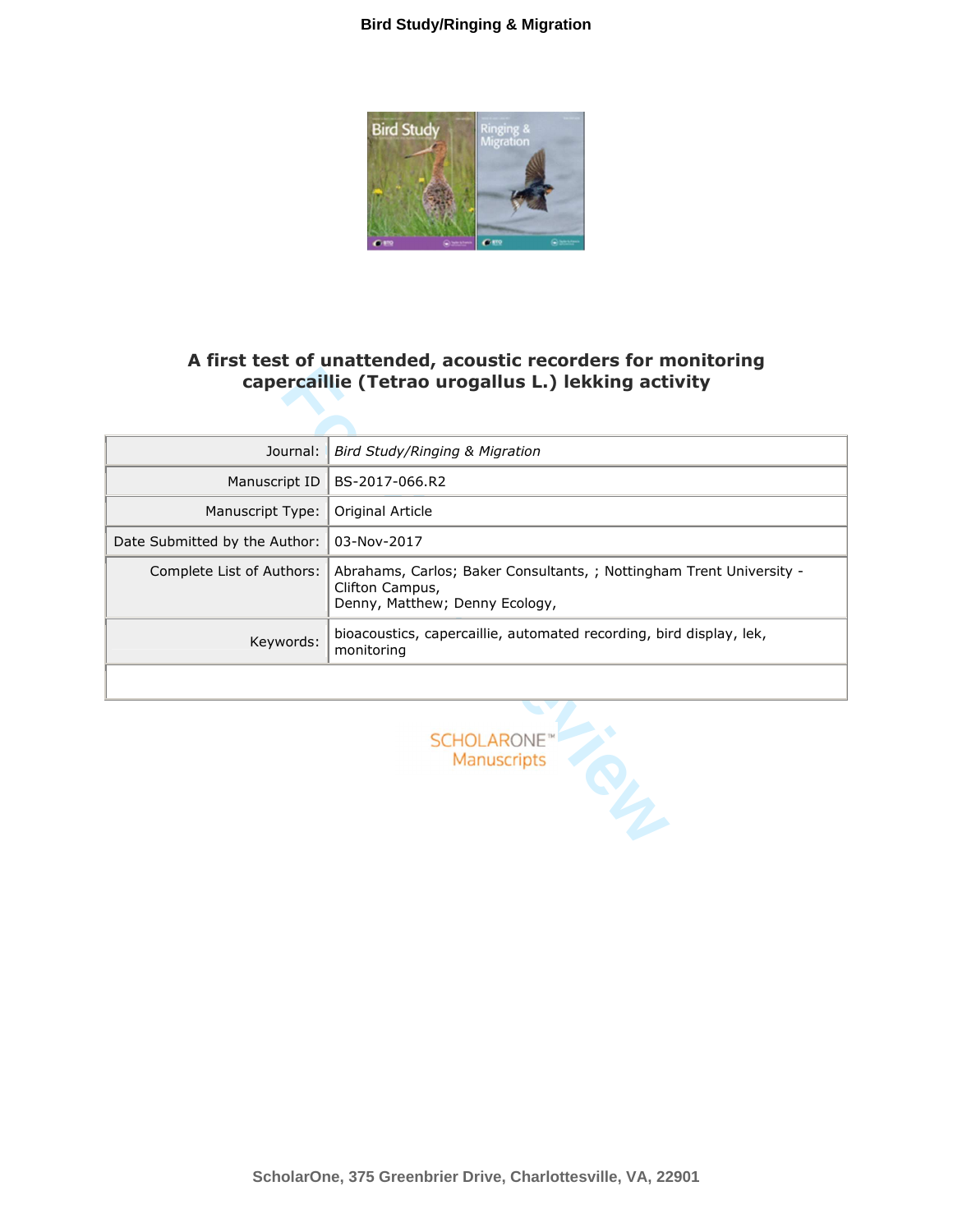| $\mathbf{1}$   | A first test of unattended, acoustic recorders for monitoring capercaillie        |
|----------------|-----------------------------------------------------------------------------------|
| $\overline{2}$ | (Tetrao urogallus L.) lekking activity.                                           |
| 3              |                                                                                   |
| $\overline{4}$ | Carlos Abrahams <sup>1,2</sup> & Matthew J. H. Denny <sup>3</sup>                 |
| 5              | 1. Corresponding Author: Baker Consultants, West Platform, Cromford Station,      |
| 6              | Cromford Bridge, Matlock, Derbyshire, DE4 5JJ, c.abrahams@bakerconsultants.co.uk  |
| 7              | 01629 593958                                                                      |
| 8              | 2. Corresponding Author: Nottingham Trent University, Clifton Campus, Nottingham, |
| 9              | Nottingham Trent University, Clifton Campus, NG11 8NS                             |
| 10             | Denny Ecology, 17D Sturton Street, The Courtyard, Cambridge, CB1 2SN. 01223<br>3. |
| 11             | 316407                                                                            |
| 12             |                                                                                   |
| 13             | Carlos Abrahams ORCID id: 0000-0003-0301-5585                                     |
| 14             |                                                                                   |
| 15             | Short title: Acoustic monitoring of capercaillie                                  |
| 16             | Keywords: Bioacoustics, capercaillie, automated recording, bird display, lek      |
| 17             | monitoring                                                                        |
|                |                                                                                   |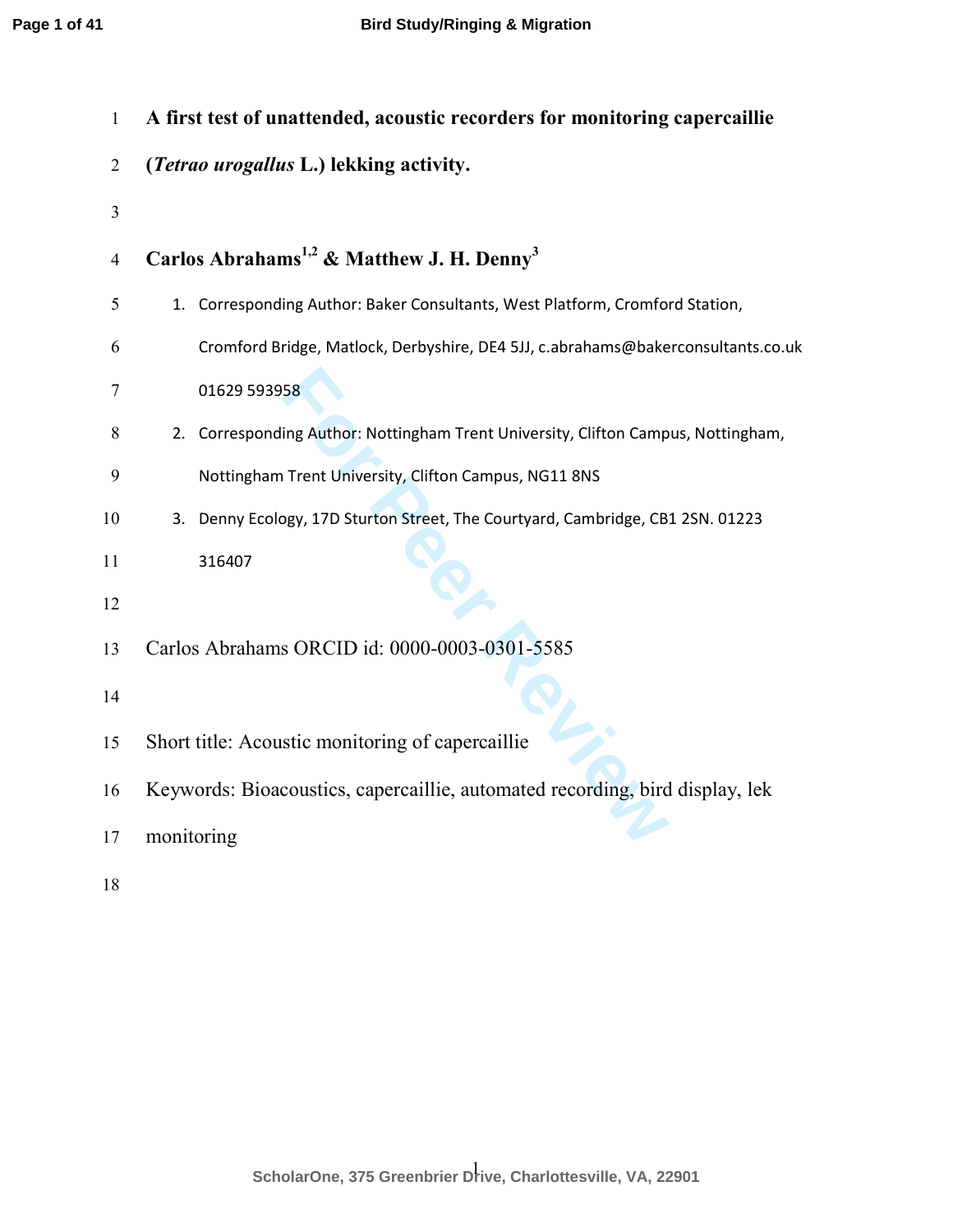#### 19 **Summary**

20 **Capsule** 

21 Automated acoustic recording can be used as a valuable survey technique for capercaillie

- 22 leks, improving the quality and quantity of field data for this endangered bird species.
- 23 However, more development work and testing against traditional methods is needed to
- 24 establish optimal working practices.

25 **Aims** 

26 The use of bioacoustics is a rapidly developing tool for ecological research, but still requires

27 testing across a variety of taxa and recording environments. This study aims to determine

28 whether capercaillie vocalizations can be recognized in lek recordings, whether this can be

29 automated using readily available software, and whether the number of calls resulting varies

30 with location, weather conditions, date and time of day.

31 **Methods** 

stics is a rapidly developing tool for ecological research<br> **For Example 18 and a** recording environments. This study aim<br> **For Peer Sections 2** and **For Peer Reviewal** and the environments of cal-<br> **For Peer Conditions**, 32 Unattended recording devices and semi-automated call classification software were used to 33 record and analyse the display calls of capercaillie at three known lek sites in Scotland over a 34 two week period.

35 **Results** 

36 Capercaillie calls were successfully and rapidly identified within a dataset that included the 37 vocalizations of other bird species and environmental noise. This demonstrates that calls can 38 be readily recognized to species level using a combination of unsupervised software and 39 manual analysis, and the number of such calls counted to gain an index of lek activity. The 40 number of calls varied by time and date, and by recorder/microphone location at the lek site, 41 and was related to weather conditions. This information can be used to better target future 42 acoustic monitoring and improve the quality of existing traditional lek surveys.

43 **Conclusion**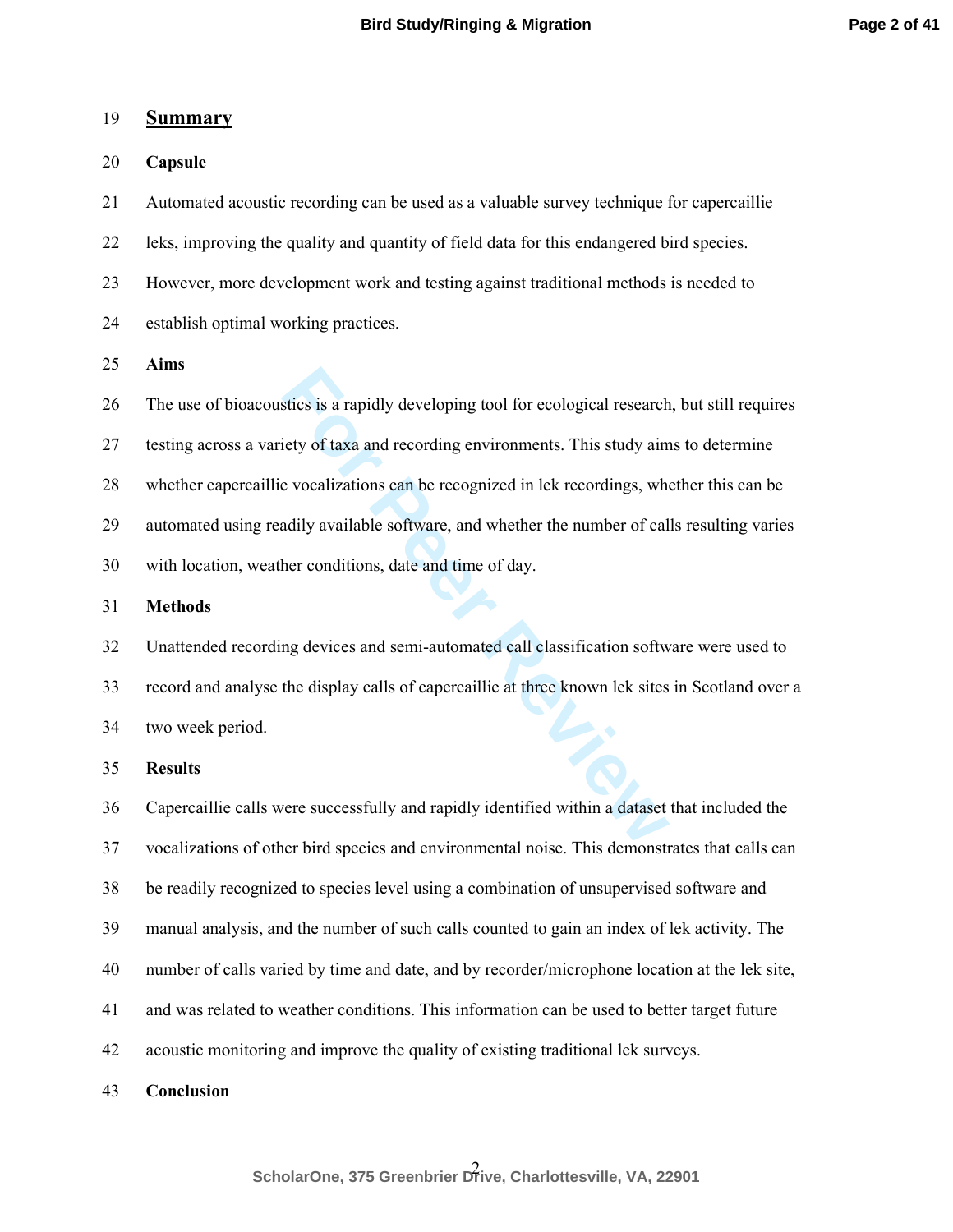- 44 This study is a contribution to the development of bioacoustics as a practical and cost-
- 45 effective method for determining habitat occupancy and activity levels by a vocally
- 46 distinctive bird species. Following further testing alongside traditional counting methods, it
- 47 could offer a significant new approach towards more effective monitoring of local population
- 48 levels for capercaillie and other species of conservation concern.
- 49

Mich Review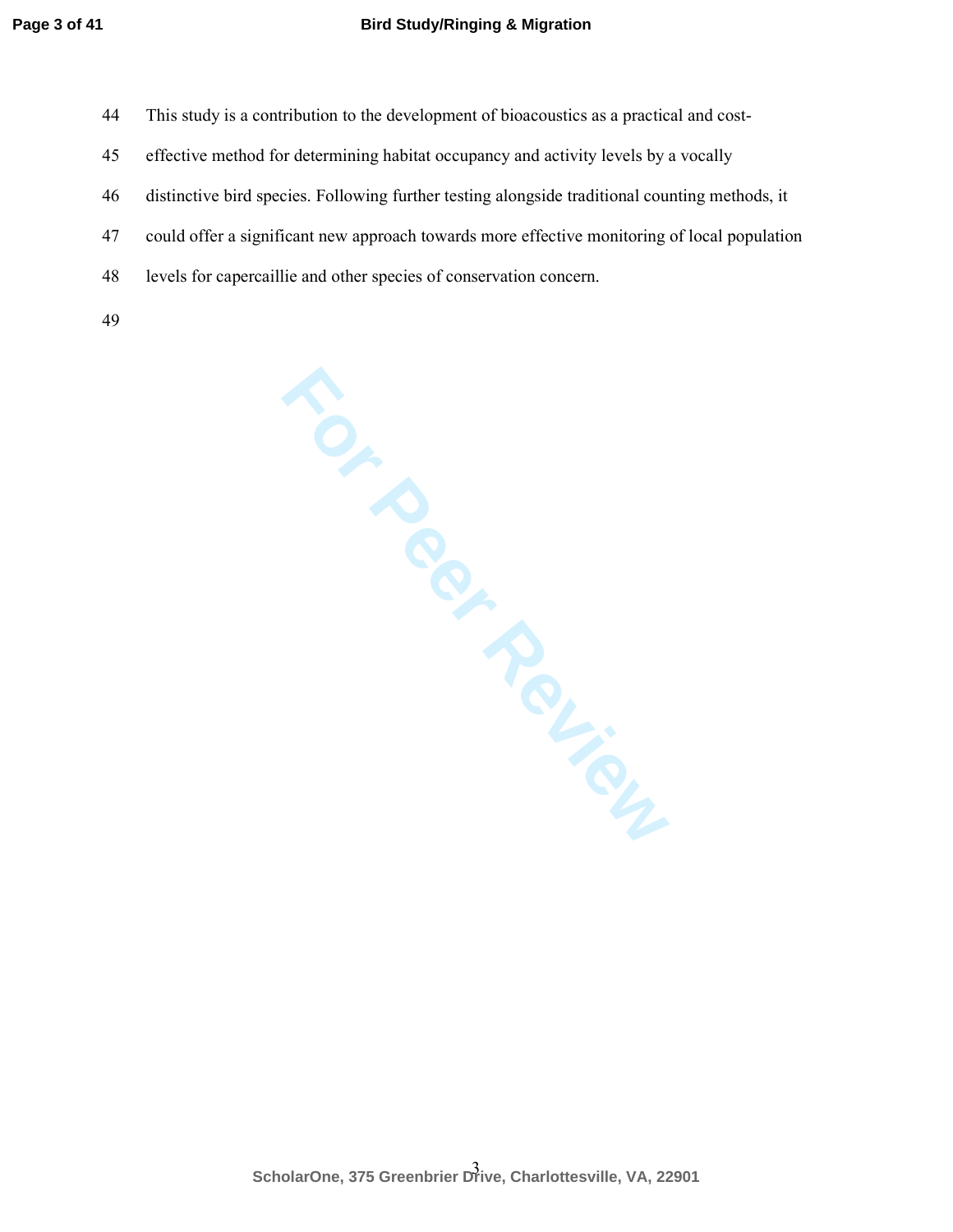### 50 **Text**

## 51 **Introduction**

decline are complex and not fully understood, research<br>ss associated with climate change, and mortality resultin<br>nces, have contributed to the decline (Moss 2001; Ewin<br>e population has been subject to concerted conservatio 52 Western capercaillie (*Tetrao urogallus* L.) is a bird of high conservation concern in the UK, 53 and elsewhere in Europe, on account of its low population size and historical decline (Storch 2000; Eaton et al. 2015). Thought to have become extinct in Scotland in the mid to late  $18<sup>th</sup>$ 55 century, it was successfully reintroduced, but has declined again in the  $20<sup>th</sup>$  century. Whilst 56 the reasons for this decline are complex and not fully understood, research has shown that 57 low breeding success associated with climate change, and mortality resulting from adult birds 58 flying into forest fences, have contributed to the decline (Moss 2001; Ewing et al. 2012). The 59 Scottish capercaillie population has been subject to concerted conservation management 60 efforts over the past few decades, which appear to have stabilised the population at a 61 critically low level , but not increased it (Wilkinson 2017), rendering it susceptible to 62 extinction again in Britain (Moss 2001).

63

64 A range of methods have been used for capercaillie monitoring, including counts of 65 displaying males at leks (Picozzi et al. 1992; Summers et al. 2010) and genetic capture-66 recapture techniques (Jacob et al. 2010) to assess population status. For national status 67 surveys in Scotland, line transects are conducted in winter (Ewing et al. 2012). However, the 68 species currently has a low population density and variable detectability relating to habitat 69 type, sex and temperature (Ewing et al. 2012). As a result, the 2009-10 national transect 70 survey only recorded an average of one capercaillie encounter per 22.2 km of transect. Whilst 71 there are good reasons for applying a winter transect count method for the national survey 72 (Ewing et al. 2012), the low encounter rates hinder the ability of this survey method to 73 sensitively track changes in the population at smaller temporal and spatial scales.

74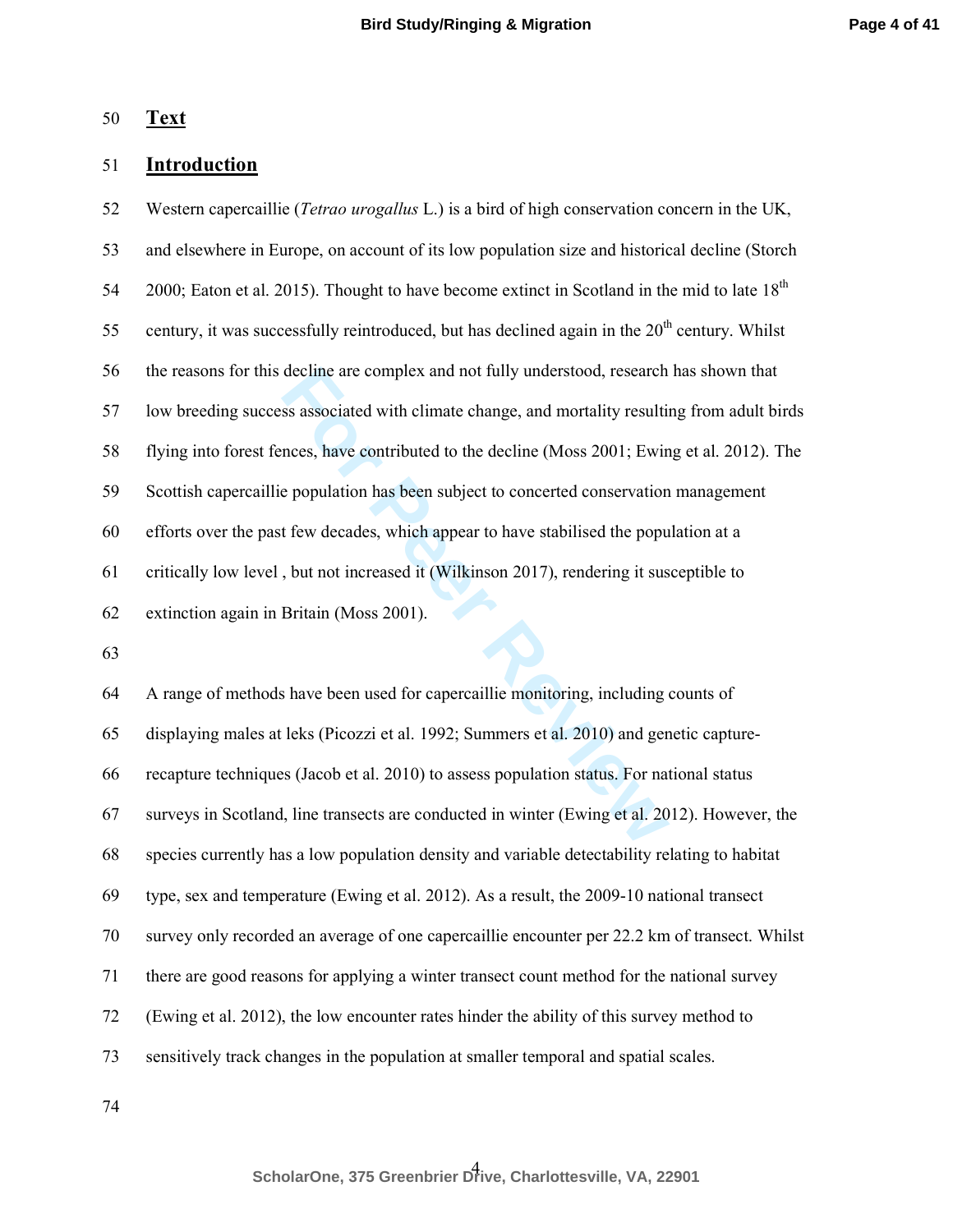| 75 | Capercaillies have a polygonous mating system with an 'exploded' lek breeding system,            |
|----|--------------------------------------------------------------------------------------------------|
| 76 | where males display over a dispersed area to indicate their breeding condition and quality       |
| 77 | (Wegge et al. 2013). The leks occur in forest habitat, centre on a display ground covering an    |
| 78 | area of c.0.30 hectares, and have mean numbers of male birds of between 0.5 and 20+ per          |
| 79 | lek, dependent on the quality and amount of the surrounding old forest habitat (Hjorth 1970;     |
| 80 | Picozzi et al. 1992; Angelstam 2004; Laiolo et al. 2011). Since 2002, capercaillies in           |
| 81 | Scotland have been counted at lek sites each April, with a subset of 69 leks subject to          |
| 82 | consistent monitoring effort. Between 2004 and 2010, the number of male birds at regularly       |
| 83 | counted leks declined from 215 to 152 birds, a fall of 29.3% (Ewing et al. 2012). This may       |
| 84 | have been due to an overall population decline, or abandonment of traditional lek sites in       |
| 85 | favour of new sites, or a combination of these processes. One of the advantages of acoustic      |
| 86 | monitoring is the potential for wider spatial and temporal systematic sampling, facilitating the |
| 87 | identification of newly occupied lek sites.                                                      |
| 88 |                                                                                                  |
| 89 | The quality of data from traditional lek counts may be affected by differences in detection      |
| 90 | probabilities between habitats or survey events (e.g. in ambient background noise), or           |
| 91 | measurement and identification errors. Biases may occur in traditional bird count data, with     |
| 92 | large inter- and intra-observer errors (Celis-Murillo et al. 2009; Simons et al. 2009) -         |
| 93 | sometimes due to existing knowledge about the survey area (Hancock et al. 1999). For             |

89 The quality of data from traditional lek counts may be affected by differences in detection 90 probabilities between habitats or survey events (e.g. in ambient background noise), or 91 measurement and identification errors. Biases may occur in traditional bird count data, with 92 large inter- and intra-observer errors (Celis-Murillo et al. 2009; Simons et al. 2009) – 93 sometimes due to existing knowledge about the survey area (Hancock et al. 1999). For 94 capercaillie, the surveyed lek sites are often remote, experienced surveyors are few in 95 number, and the necessary timing and seasonal constraints on field survey methods raise 96 difficulties. As a result, the spatial and temporal coverage of capercaillie sites is currently 97 limited, leading to low confidence in the results from point counts. In addition, capercaillies 98 are known to be susceptible to human disturbance (Ewing et al. 2012), and regular 99 disturbance due to traditional counts has the potential to negatively affect populations. There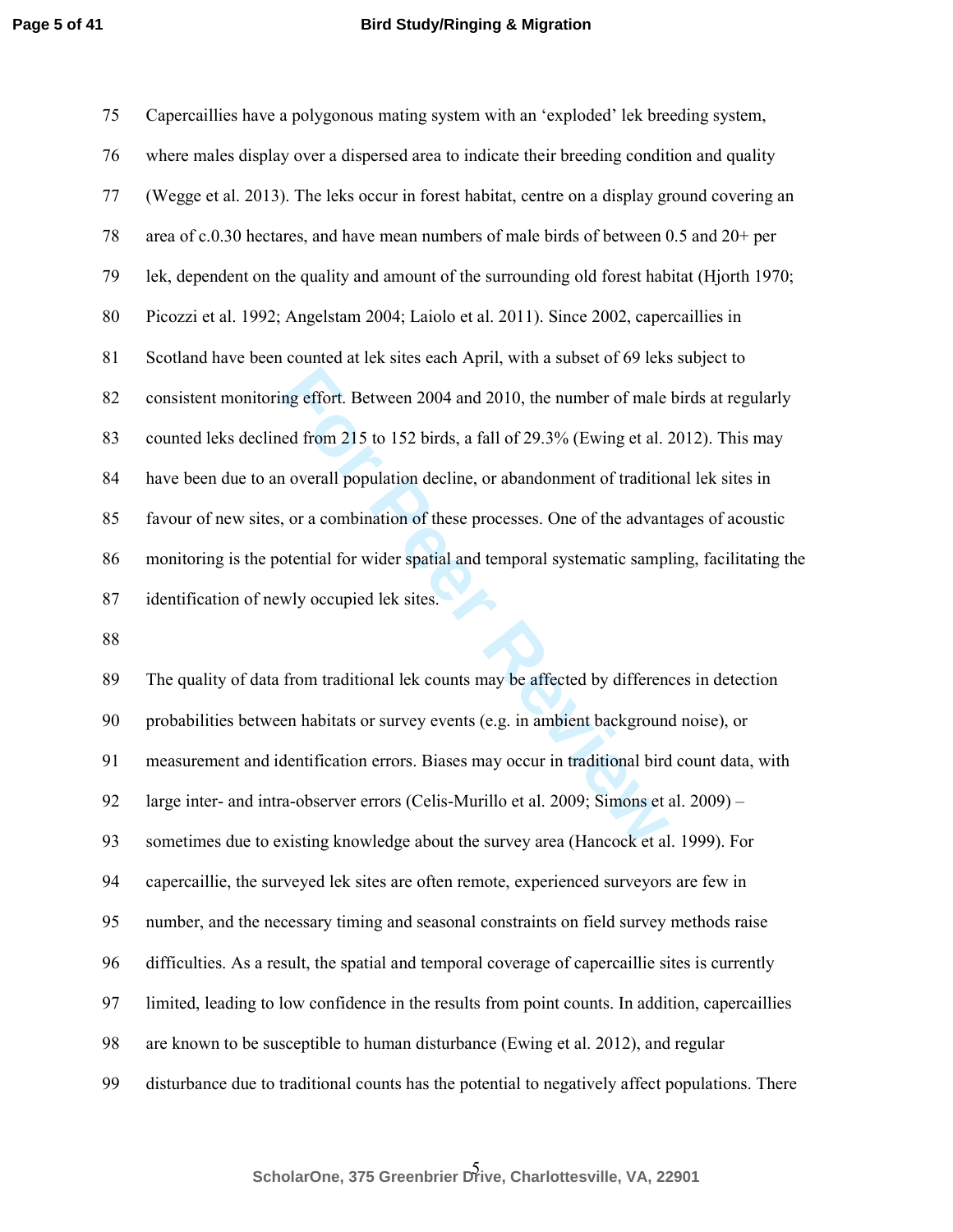| 100 | is a clear need for improved monitoring techniques, especially at important sites, or locations  |
|-----|--------------------------------------------------------------------------------------------------|
| 101 | where management actions have been implemented, to determine site occupancy and finer            |
| 102 | scale temporal and spatial trends. In this way, significant short-term population changes        |
| 103 | could be identified more readily to alert conservationists to both acute problems and            |
| 104 | management intervention success. The use of automated acoustic detection, alongside              |
| 105 | existing survey methods, could reduce the recognised biases and act as a complementary           |
| 106 | method to enable more accurate population estimates, but there are always going to be            |
| 107 | logistical and cost implications undertaking both methods in parallel.                           |
| 108 |                                                                                                  |
| 109 | As an alternative or complement to existing techniques, we test here the use of unattended       |
| 110 | sound recorders (often called 'passive' or 'autonomous' recorders) for monitoring                |
| 111 | capercaillie leks. Recording of vocalizations has previously been used to monitor other bird     |
| 112 | species, such as bitterns (Gilbert et al. 2002), corncrakes (Peake & McGregor 2001) and          |
| 113 | nightjars (Zwart et al. 2014). Unattended sound recording is especially applicable in            |
| 114 | situations where populations are remote, sensitive to disturbance, or the species is cryptic, as |
| 115 | recorders can be deployed in the field for long periods of time with minimal surveyor            |
| 116 | influence at the monitoring site. Hence, this method is potentially highly applicable for        |
| 117 | capercaillie.                                                                                    |
| 118 |                                                                                                  |
| 119 | The displays of capercaillie males at lek sites commonly entail a sequence starting with         |
| 120 | vocalizations from a tree perch, before moving to the ground to commute to the lek centre        |
| 121 | and later adding visual signals to their continuing display songs (Wegge et al., 2013). The      |
| 122 | typical full capercaillie display song (Figure 1) consists of a low frequency broadband rattle   |

123 between 1 and 5 kHz , then a deep pop, followed by a repeated scratchy sound between 2.5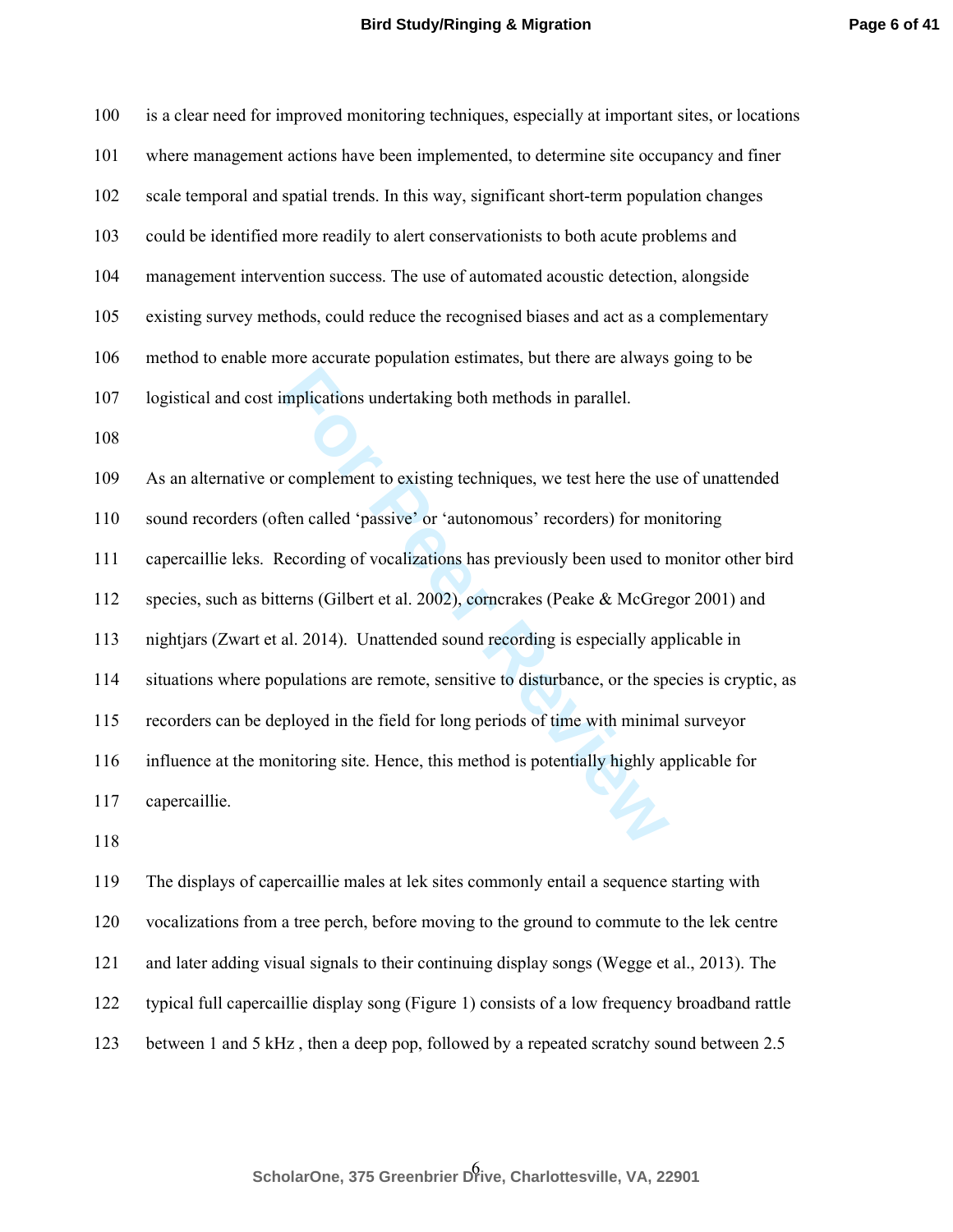- 124 and 6.5 kHz. This sequence is described as "drum roll cork pop whetting" by Liaolo et al. 125 (2011).
- 126

apercaillie song rate (the number of songs per minute from y associated with the number of displaying males. This on, as the birds attending the lek stimulate each other by efore, song rate, recorded using automated bioaco 127 As part of a monitoring programme, effective recording and recognition of capercaillie 128 vocalizations within large audio datasets could allow the occupancy of a site to be 129 determined, and an index of relative use to be developed (e.g. Briggs et al. 2012). It may also 130 be possible to assess the number of male birds at a lek from sound recordings. Laiolo et al. 131 (2011) found that capercaillie song rate (the number of songs per minute from an individual 132 bird) is significantly associated with the number of displaying males. This is likely to be as a 133 signal of intimidation, as the birds attending the lek stimulate each other by increasing their 134 vocal display. Therefore, song rate, recorded using automated bioacoustic techniques, could 135 be used as a proxy for lek counts undertaken by traditional methods. 136 137 This study sets out to determine whether capercaillie vocalizations can be recognized in 138 recordings to species level, and whether this recognition can be automated and calls counted 139 using readily available software. The results are then used to determine how the number of 140 calls varies according to location, weather conditions, date and time of day.

141

## 142 **Materials and methods**

143 Four Wildlife Acoustics (www.wildlifeacoustics.com) SM2 acoustic recorders were placed at

- 144 known capercaillie lek sites near Aviemore, Scotland (57.19° N, 3.82° W) in April 2016.
- 145 Each recorder was programmed to record in stereo, with one Wildlife Acoustics SMX-II
- 146 omnidirectional microphone (left channel, 0) mounted on the recording unit, and another
- 147 (right channel, 1) at the end of a 50m extension cable. The recorder and cabled microphones
- 148 were both attached to trees at approximately 1.5m off the ground, and oriented horizontally in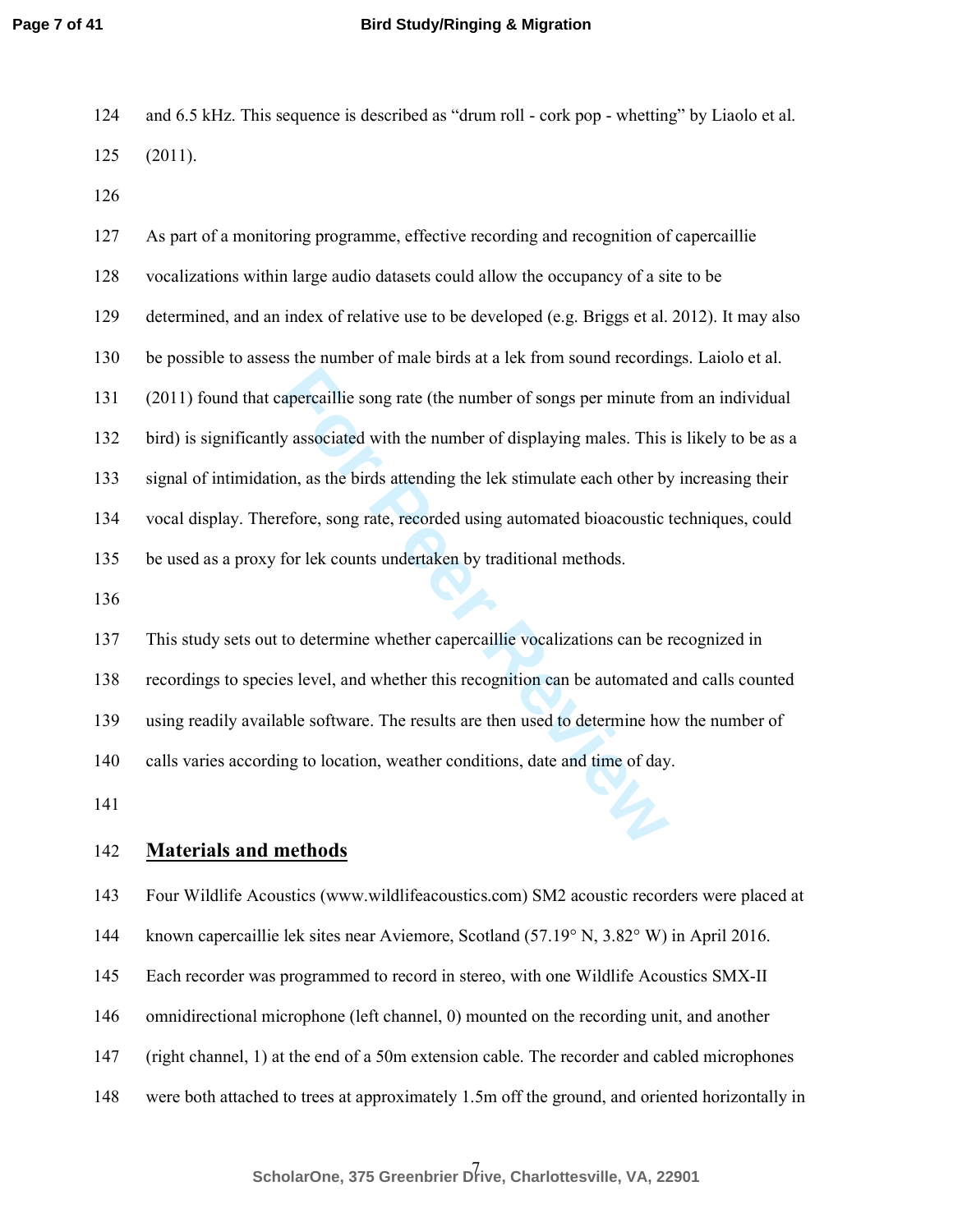**Page 8 of 41**

| 149 | opposite directions N-S or E-W. The microphone and recorder were both placed in the              |
|-----|--------------------------------------------------------------------------------------------------|
| 150 | vicinity of the lek centre as indicated by a surveyor familiar with the sites and the normal lek |
| 151 | count hide locations. GPS coordinates were taken for all recorder and microphone locations.      |
| 152 | The four recording devices were placed at three lek sites, each separated by a distance of       |
| 153 | kilometres. At one lek site, two recorders (9333 and 9898) were placed together, with the        |
| 154 | four microphones mounted on the recorders and associated cables forming the corners of an        |
| 155 | approximate 50x50 m square. The reason for doing this was the fact that previous count           |
| 156 | surveys and checks for field signs had been unable to accurately define the location of the lek  |
| 157 | at the site.                                                                                     |
| 158 |                                                                                                  |
| 159 | The recorders were programmed to record between 04:00-10:00 every day, starting at 04:00         |
| 160 | 23 April 2016 and ending at 10:00 on 6 May 2016. Recording was limited to these times            |
| 161 | based on standard lek count practice and surveyor advice (Haysom 2013; S. West pers.             |
| 162 | comm.), whilst saving the limited battery life and data storage capacity. Sunrise time at the    |
| 163 | start of the survey period was at 05:46, getting earlier to 05:14 at the end of the survey.      |
| 164 | During each survey day, the recorders created a series of 10 minute duration full-spectrum       |
| 165 | data files in Waveform Audio File (.wav) format, recording at a sampling rate of 24,000 Hz       |
| 166 | and 16 bits per sample (see Technical Appendix).                                                 |
| 167 |                                                                                                  |
| 168 | The survey provided a data set covering 14 days (84 hours) at each of the four recorders, with   |
| 169 | the data from each recorder comprising 505 stereo files (total 2,020). The final day of          |
| 170 | recording (04:00-10:00 6 May) was used to produce a set of training data for developing an       |
| 171 | automated call recognizer in the software. The remaining 13 days were retained for analysis      |
| 172 | purposes.                                                                                        |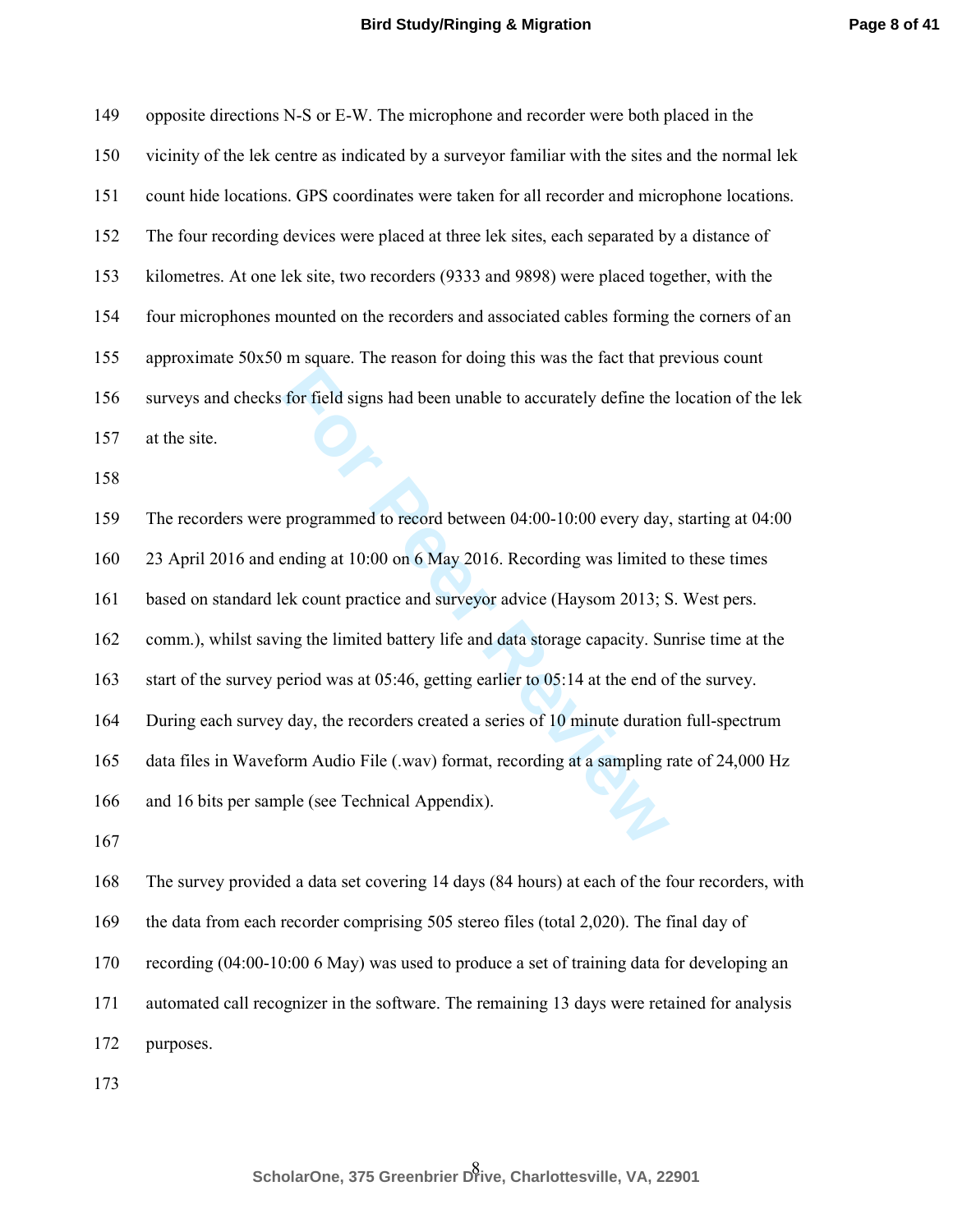within the training data, each of these being a mono reconnel), >2 and <7 seconds in duration (the typical song lengting a sequence of 'syllables' occurring close enough d 'maximum inter-syllable gap' of 1 second is not ex 174 Data were analysed using Kaleidoscope Pro 4.0.0 software (Wildlife Acoustics 2016), using 175 its 'cluster analysis' method. This process searches for repeated phrases in the recordings 176 (e.g. the song of a particular bird species) and groups these into a number of clusters based on 177 their similarity. It provides a numerical score to quantify the 'distance' of each individual 178 vocalization phrase from the centre of the cluster (low scores being better matches with this 179 average). According to the software protocol, a preliminary analysis was conducted on the 180 training data to scan and cluster recordings. The clustering process identified individual 181 'phrase segments' within the training data, each of these being a mono recording (from either 182 the right or left channel), >2 and <7 seconds in duration (the typical song length of 183 capercaillie), comprising a sequence of 'syllables' occurring close enough together in time 184 such that the defined 'maximum inter-syllable gap' of 1 second is not exceeded. All the 185 phrase segments from the training data were individually reviewed and manually identified as 186 either capercaillie calls or other sounds, by viewing the sonogram and listening to playback. 187 In addition, the performance of the clustering process was assessed by comparing clustered 188 data to a stratified sample of the original recordings. Each phrase segment selected by 189 clustering could include vocalizations by more than one bird species, if these were singing 190 simultaneously within the frequency band, but they were assigned as capercaillie if calls from 191 this species were included. From this manual review, the cluster with the highest proportion 192 of capercaillie phrases from the training data was identified, and this cluster was then used as 193 a recognizer to identify matching capercaillie phrases within the 13 day sequence of analysis 194 data, using the same analysis parameters as used for the training data. 195 196 To assess the effectiveness of the classification process, all the phrase segments identified in

197 the analysis data as 'capercaillie' matches were manually checked by viewing the sonogram

198 and listening to playback. This allowed the proportion of false positive matches to be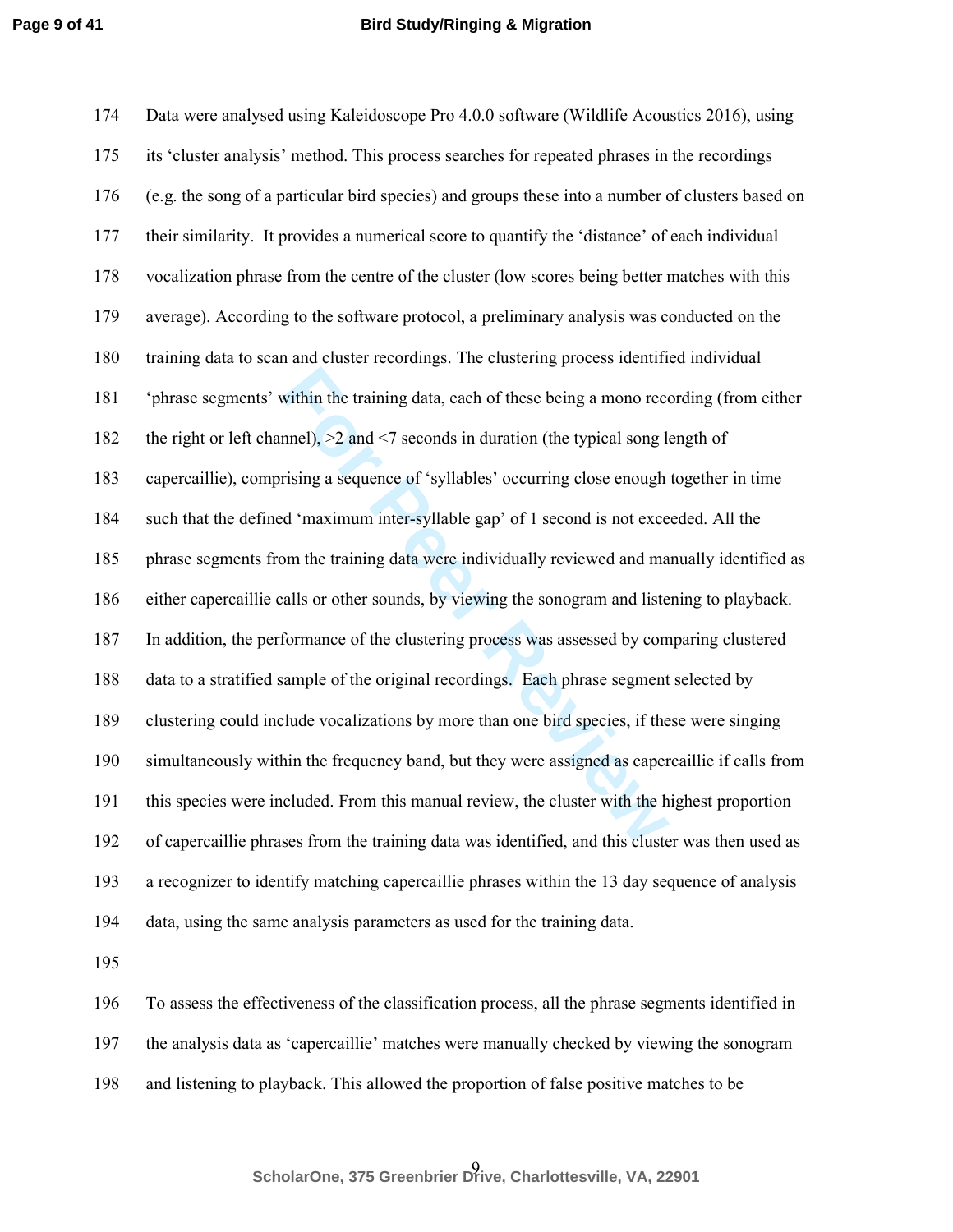| 199 | 3 assessed. To identify the proportion of false negatives, a random selection of 500 (4%) 'non- |  |  |  |  |  |
|-----|-------------------------------------------------------------------------------------------------|--|--|--|--|--|
|-----|-------------------------------------------------------------------------------------------------|--|--|--|--|--|

200 capercaillie' phrase segments from the analysis data was also manually checked.

201

- 202 As environmental context for the acoustic data, weather data for the Met Office MIDAS
- 203 station at Aviemore was accessed through BADC (badc.nerc.ac.uk/cgi-bin/midas stations/
- 204 station details.cgi.py?id=113&db=midas stations), and DATA.GOV.UK (using the
- 205 Aviemore weather station codes DCNN 0585 and RAIN 817692). Daily rain data for
- 206 Northern Scotland was also accessed from Hadley UKP (www.metoffice.gov.uk/hadobs/
- 207 hadukp/data/download.html).
- 208
- 209 Statistical tests were carried out using R and R Studio software (R Core Team 2015; RStudio 210 Team 2015). 210 Team  $2013$ ,<br>212 **Results**<br>213 The first stage of analysis used clustering to identify and group similar vocalizations within
- 211

## 212 **Results**

was also accessed from Hadley UKP (www.metoffice.good.html).<br> **For Peer Contains and Particular Studio Software (R Core Te**<br> **For Peer Reviews** and Particular Studio Software (R Core Te<br> **For Peer Reviews** and Particular S 214 the single day of training data. This identified 5401 individual phrase segments, produced by 215 a variety of bird species, grouped into 10 clusters. The total duration of these phrase segments 216 amounted to 4.88 hours, out of a total recording time of 48 hours (4 recorders x 6 hours x 2 217 channels). All 5401 training data phrase segments were manually reviewed (taking less than 218 eight hours), with 258 segments (5%) identified as having capercaillie calls, and 5143 219 segments without capercaillie (Table 1). Of the 5401 phrase segments, 80 were assigned to 220 Cluster 09, in which 52 (65%) were manually confirmed to contain capercaillie calls (the 221 highest proportion of capercaillie calls of any cluster). The remaining 206 phrase segments 222 that included capercaillie vocalizations (often overlapping calls from other species) were 223 spread through the remaining clusters. Most of these were in Cluster 08, which had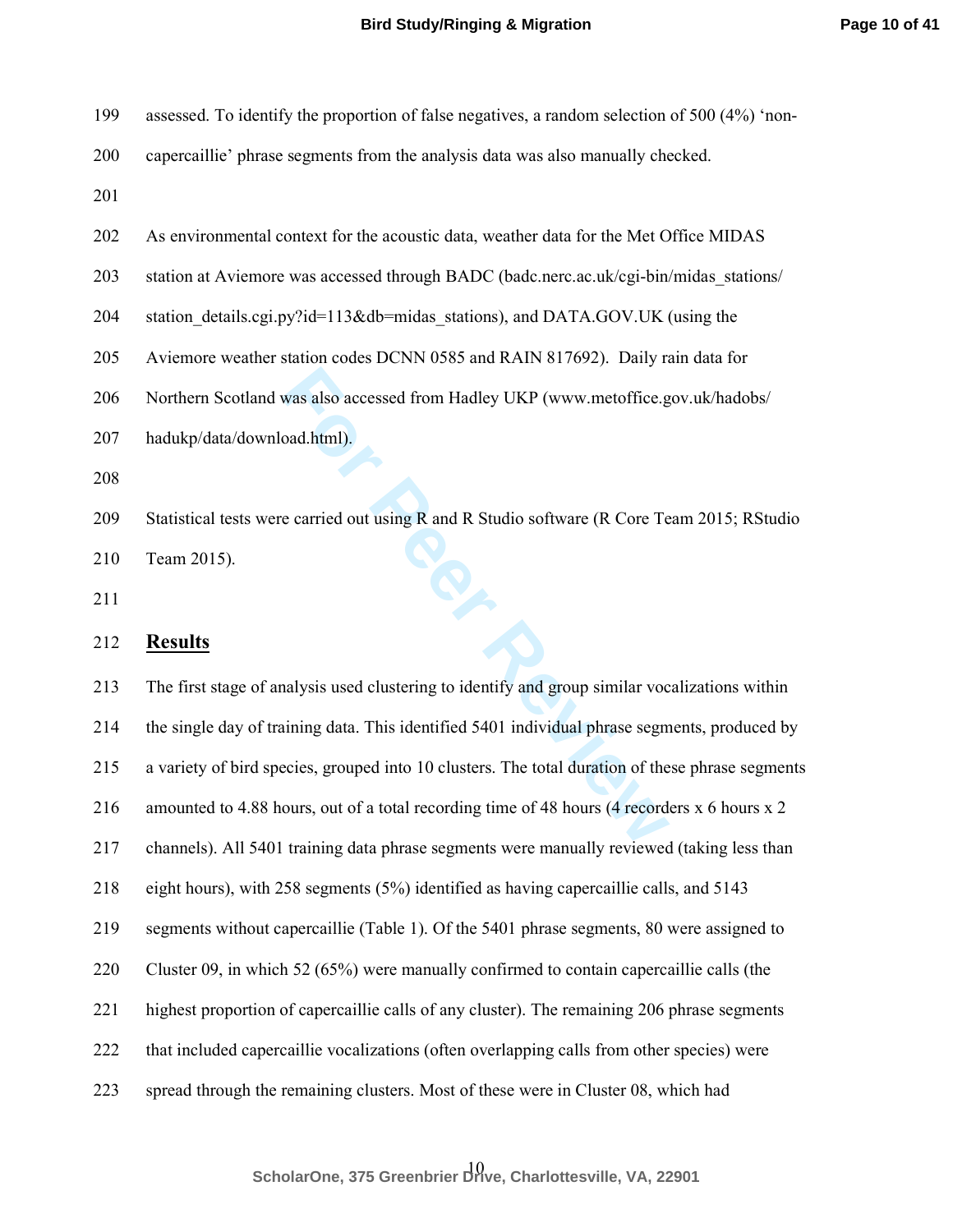224 capercaillie vocalizations in 20.1% of its phrase segments, while all remaining clusters had 225 less than 5% of phrase segments being positive for capercaillie. Hence, clustering of the 226 training data at this initial stage provided a single main capercaillie cluster which picked out 227 52 (20%) of 258 capercaillie phrase segments manually identified from the dataset. The 228 check back of clustered data against the original recordings showed that the clustering 229 performed well according to the set parameters. The clustering correctly identified the 230 presence or absence of capercaillie in the 10-minute .wav files 75% of the time, with false 231 positives (calls incorrectly assigned to Cluster 9) in 8% of cases, and false negatives (calls 232 missed or assigned to another cluster) in 17% of cases. This manual review also indicated 233 that there were a number of short capercaillie sequences or individual spaced calls present, 234 that were outside the parameters of the clustering process due to their limited duration (often 235 being less than 1 second).

236

between the Cluster 9) in 8% of cases, and false<br>to another cluster) in 17% of cases. This manual review<br>umber of short capercaillie sequences or individual space<br>parameters of the clustering process due to their limit<br>con 237 Using Cluster 09 to identify similar capercaillie recordings, the remaining 13 day sequence of 238 analysis data was processed to determine whether capercaillie phrases could be effectively 239 identified within the recorded dataset. A total of 13,626 phrase segments were produced from 240 the analysis data (Table 1), of which 907 (6.7%) were assigned as a match to the Cluster 09 241 capercaillie data. These were all manually checked and 758 of the 907 (83.6%) were 242 confirmed as capercaillie, with 149 (16.4%) false positive matches. To identify the proportion 243 of false negatives, a random selection of 500 phrase segments (4%) out of the remaining 244 12,719 were manually checked. Of these, 55 phrases (11%) were confirmed as including 245 capercaillie vocalizations and hence being false negatives. The greatest proportion of these 246 were in Cluster 08, which had 29% false negatives, and Cluster 01, which had 13%. The 247 remaining clusters 02-07 all had a false negative proportion of <10%. Hence, overall there 248 were estimated to be 1399 (0.11 x 12,719) phrase segments containing capercaillie calls in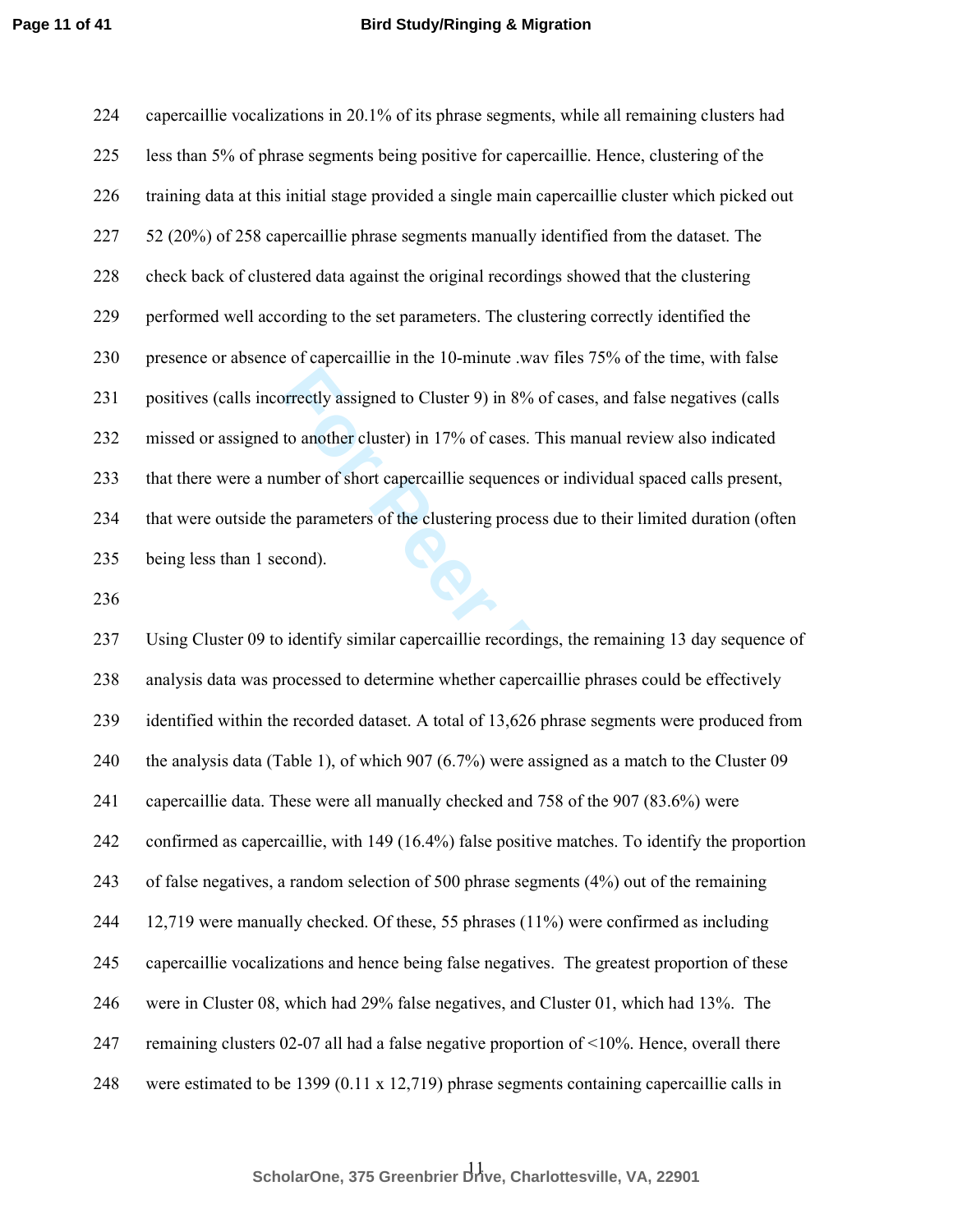249 the analysis dataset which were not discovered. This equates to the supervised clustering 250 successfully identifying 83.6% of capercaillie vocalizations in Cluster 09, and correctly 251 extracting 35% of all capercaillie phrase segments. These findings mean that the limited 252 number of false positives in Cluster 09 could be manually screened quickly, with a low rate 253 of false negatives scattered through the other clusters – these often being low 'quality' phrase 254 segments with single calls or poorly recorded, and therefore difficult and time-consuming to 255 identify manually.

256

capercaillie phrase segments identified by the cluster pr<br>sed for further analysis. The spectrograms were first ana<br>for the recorded calls. Within the dataset, the vocalization<br>Hz, within a general range of 2000-4000 Hz (F 257 The dataset of 758 capercaillie phrase segments identified by the cluster process and manual 258 confirmation was used for further analysis. The spectrograms were first analysed to ascertain 259 the characteristics of the recorded calls. Within the dataset, the vocalizations had a mean 260 frequency of 3083 Hz, within a general range of 2000-4000 Hz (Figure 2). Some variation 261 was found between the data from different locations, with means between 2874 Hz at 262 recorder 9558 and 3234 Hz at 9333. A median duration of 4.512 seconds was found for the 263 identified phrase segments, with a minimum of 2 seconds and a maximum of 6.94 seconds 264 (as constrained by the software settings). 265 266 The differences in the total number of recorded phrase segments (from all species), and those 267 of capercaillie, were investigated across different recorder locations and between left and 268 right stereo channels. The numbers of all of these varied widely between recorder locations,

269 with almost no vocal activity recorded at 9333, moderate levels at 9558 and highest activity

270 at 9898 and 9573 (Table 2). As context, the number of males recorded during lek counts at

271 these sites in the same season (but not concurrently with recording), were three birds at

272 9333/9898, five at 9573 and 7 at 9558 (S. West, pers. comm.). A great deal of variation was

273 found between the two stereo channels on each recorder, with all locations recording many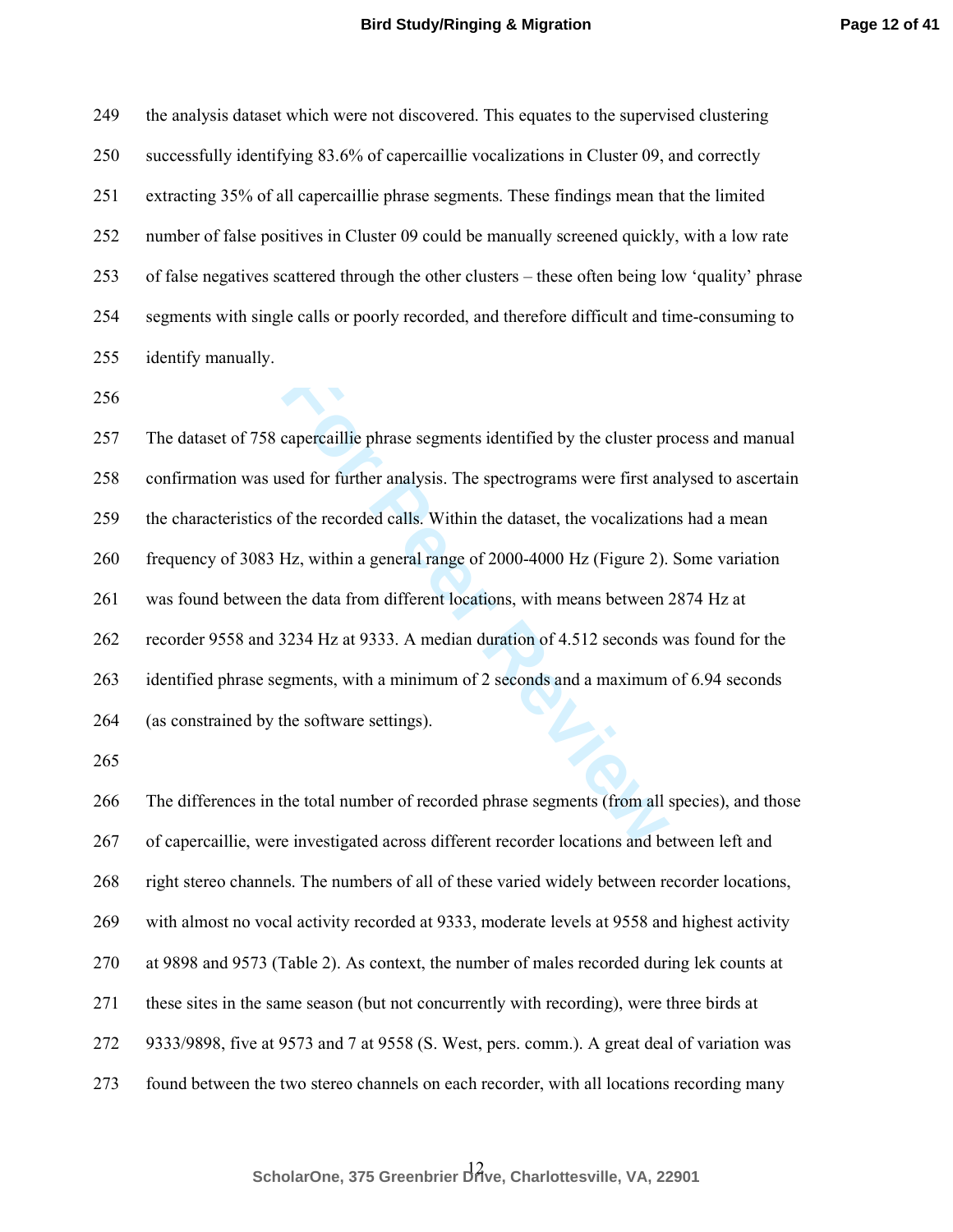274 more calls on one channel than the other. Review of the capercaillie call data revealed very 275 few instances (n=8, c.1%) where near-simultaneous calls were recorded on both left and right 276 channels, i.e. from the same bird being recorded simultaneously on both channels. Hence 277 large differences were found between data from microphones located 50 metres apart. In 278 addition, recorders 9333 and 9898 were both placed in the vicinity of a single lek site and 279 recorded widely differing numbers of vocalizations. A possible reason for this is discussed 280 below.

281

s recorded per day was investigated to determine wheth<br> **For Peer All Step Assumption** was investigated to determine wheth<br> **For Peer Reviews** (contains, varied day-to-day between 1-191 phra<br> **Start**  $(23^{nd}$  April) of th 282 The number of calls recorded per day was investigated to determine whether there was any 283 trend across the survey (and lekking) period. The overall levels of capercaillie vocal activity, 284 pooled across all recorder locations, varied day-to-day between 1-191 phrase segments, but 285 were highest at the start  $(23^{rd}$  April) of the survey and declined (with daily variations) 286 throughout the rest of the period (Figure 3). This is likely to reflect a true decline in lekking 287 activity, as the survey was undertaken at the tail end of the main lekking season. The highest 288 daily total of phrase segments at a single recorder was a maximum of 146 at recorder 9898 – 289 this being more than half of all segments recorded at that location, recorded in a single day. 290 291 Prior to the study, an early morning peak in vocal activity was expected, with units set to 292 record between 04:00-10:00. This assumption was found to be correct, with our data clearly 293 indicating that the highest levels of call activity were recorded in the 2 hour period around 294 sunrise (Figure 4), with a median time for all calls of 36 minutes before sunrise. There are 295 significant differences between the recorder locations though (Kruskal-Wallis chi-squared = 296 289.13,  $df = 3$ , p-value < 0.01), with unit 9573 being significantly earlier than the other three 297 locations.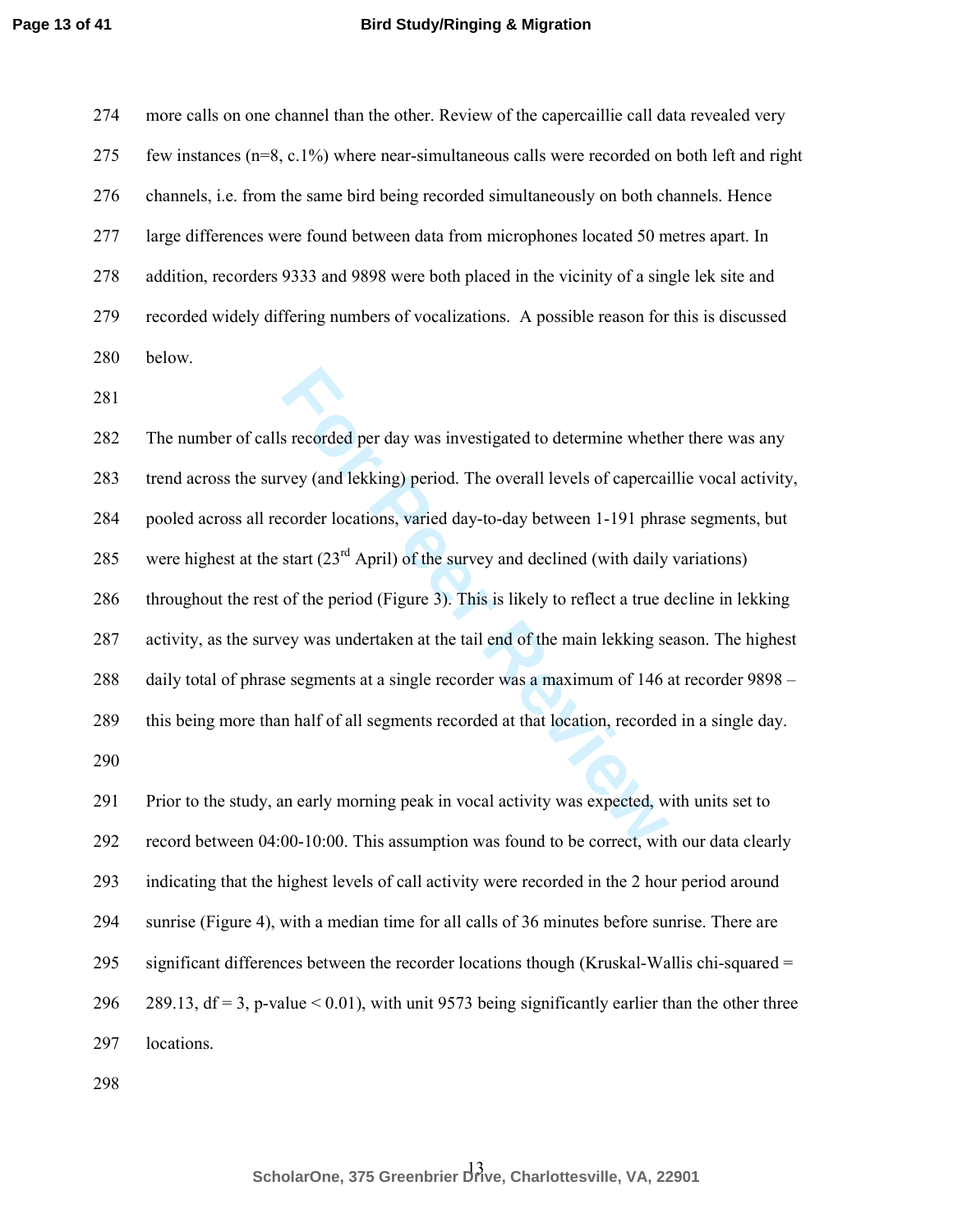299 If the morning peak in activity is related to sunrise time (i.e. light levels), then we would 300 expect this to get earlier through the survey period as day length changes. This relationship 301 between peak vocalization time and sunrise appears to be demonstrated in Figure 5, where in 302 addition, the high level of calls around 04:00 am, the start of the recording session, are 303 indicated.

304

305 Relationships between the total number of vocalizations per day with three weather

306 parameters were tested using Spearman's rank correlation (Table 3). A significant negative

307 correlation ( $p \le 0.05$ ) was found with windspeed (Figure 6), but there was no clear relationship

308 with temperature or amounts of rainfall.

309

#### 310 **Discussion**

sted using Spearman's rank correlation (Table 3). A signal was found with windspeed (Figure 6), but there was not<br>amounts of rainfall.<br>This study is a mount of rainfall.<br>At that automated passive acoustic recorders can eff 311 Our results confirm that automated passive acoustic recorders can effectively be used to 312 detect and record capercaillie vocalization activity in the field. This study has also shown that 313 semi-automated call analysis can rapidly identify individual vocalization phrases for a target 314 species, with call classification having an accuracy of >80% accuracy and correctly 315 extracting 35% of all capercaillie calls (most of those not extracted being of poor-quality) - 316 and only producing 16% false positives. The clustering process applied here is a different 317 approach to the use of pre-constructed species-specific recognisers used in many other 318 studies (Brandes 2008; Bardeli et al. 2010; Oppel et al. 2014). It is primarily intended to be a 319 human-supervised process which organises sound data into call-type groups to allow rapid 320 manual review and labelling. With the appropriate manual checks, including identification of 321 false negative and positive classifications, it was very successful in correctly identifying 322 capercaillie vocalizations in the analysis dataset, even when based on a small single set of 323 training data - albeit with a relatively high omission error (64.9%). Although the clustering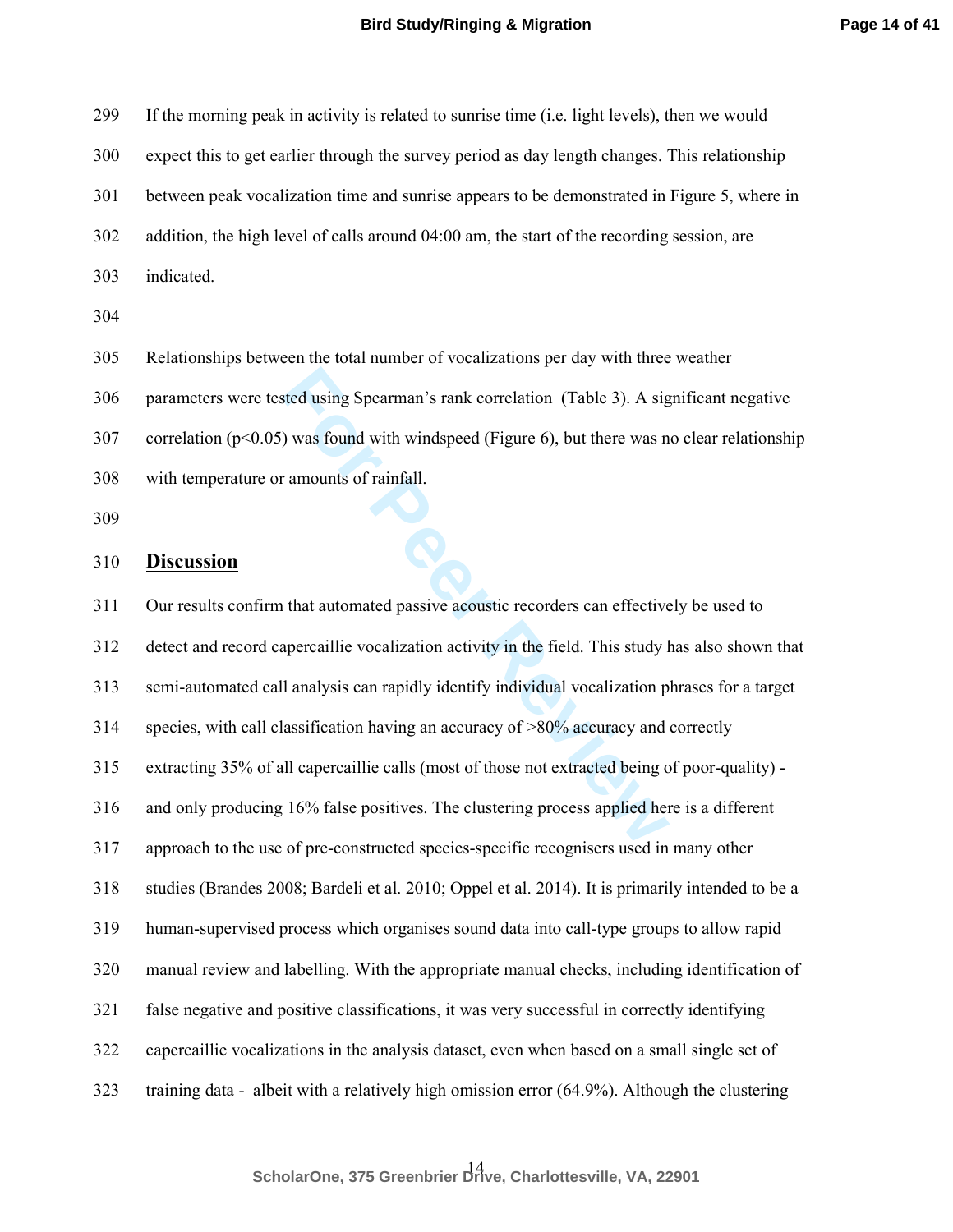izations not matching these criteria (e.g. short individua<br>d, and the capercaillie phrase segments used in our anal<br>Il recorded activity. However, the defined criteria used<br>vations of the same type and quality are being co 324 process used here, based on a limited number of individuals, was suitable for identifying 325 birds at the study sites, it is expected that improved rates of detection, with fewer false 326 positives and negatives, could be achieved in future studies with a larger training dataset 327 (Digby et al. 2013). In addition, it is worth noting that our method did not attempt to 328 exhaustively identify every capercaillie vocalization in the recorded dataset. The clustering 329 approach allowed a user-determined set of search parameters to be applied to the data, with 330 vocalizations that matched the settings being selected as phrase segments. As a result, it is 331 accepted that vocalizations not matching these criteria (e.g. short individual calls) would not 332 have been identified, and the capercaillie phrase segments used in our analysis are a reduced 333 subset of the overall recorded activity. However, the defined criteria used in the clustering 334 ensures that vocalizations of the same type and quality are being compared between different 335 days and detector locations, allowing a coherent analysis of the call data. This rapid analysis 336 method, with low levels of false positives, is particularly suited to ascertaining the presence 337 of capercaillies at a site, which could be a very useful tool for a species with low densities 338 and fluctuating lek site occupancy.

339

340 The numbers of calls recorded varied widely between recorder locations and also between 341 left and right channels on the same recorder. The former could indicate differences in the 342 levels of vocal activity between different lek sites, while the latter indicates that capercaillie 343 calls do not travel well over distance, i.e. detectability is limited at distances => 50 metres. 344 This is similar to detection ranges found in other bioacoustic studies of forest birds, e.g. 345 Venier et al. (2012) and Sedláček et al. (2015). Using the same type of recorders and 346 microphones, Turgeon et al. (2017) found bird call detection radii of between 13-203 metres, 347 dependent on the species, background noise levels and microphone condition. For 348 comparison, the spacing between individual capercaillies at leks has been recorded as 64–212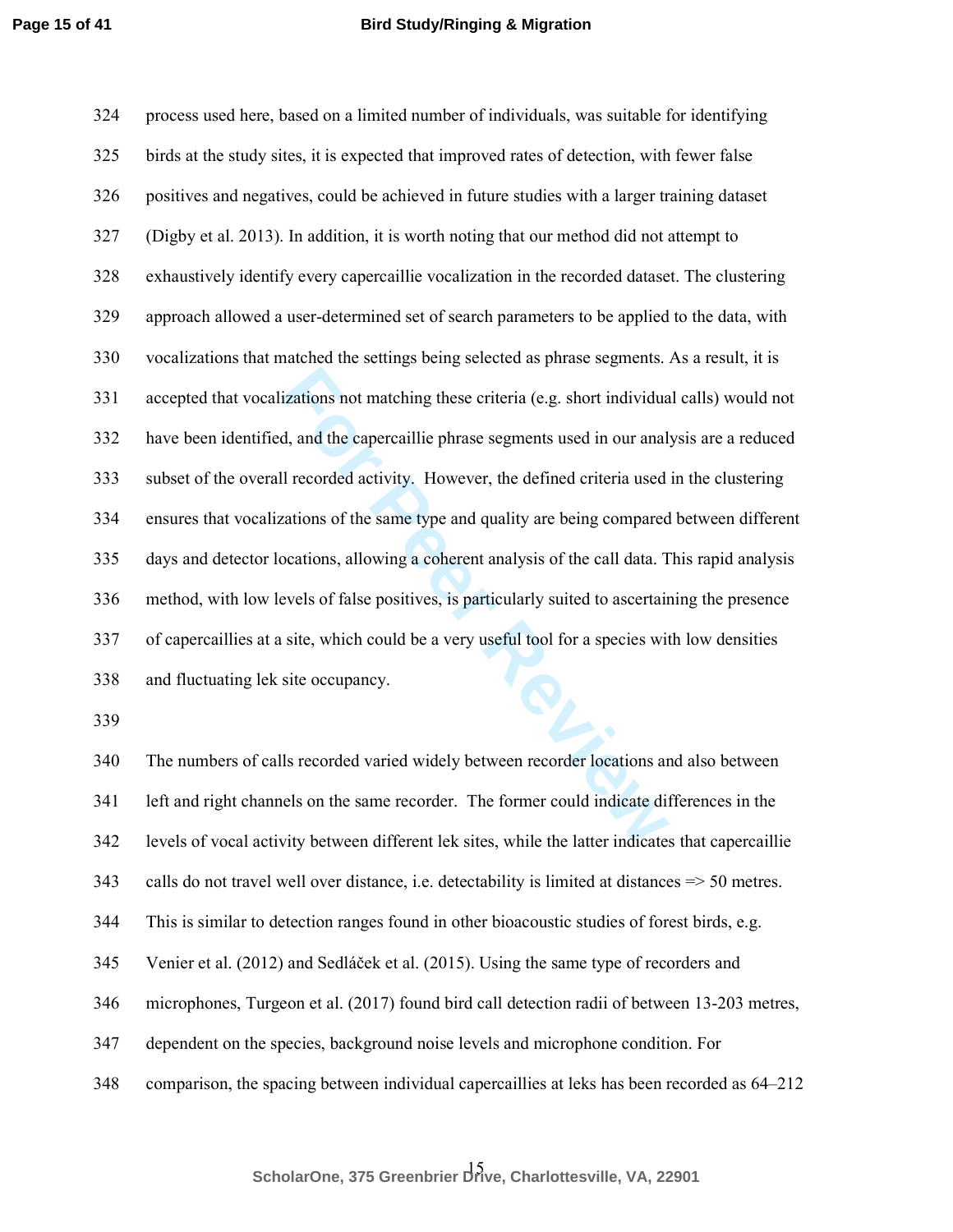| 349 | metres (with interactions between males sometimes occurring at less than 10 metres), and           |
|-----|----------------------------------------------------------------------------------------------------|
| 350 | calls from this species can generally be heard at a distance up to approximately 200 metres by     |
| 351 | the human ear (Hjorth 1970; Wegge et al. 2013). This relationship between detection                |
| 352 | distances and bird density clearly raises the issue of detectability during surveys, for both      |
| 353 | human point counts and automated recording equipment (Yip et al., 2017). This indicates            |
| 354 | that, for bioacoustics methods, careful thought needs to be given to the number, layout, and       |
| 355 | response of recorders and microphones, as well as the characteristics of the recording             |
| 356 | environment. In addition, when recording and analyzing sound files, the appropriate audio          |
| 357 | settings, such as gain, sample rate, and the use of high and low pass filters should be            |
| 358 | considered. The development of good practice guidance for this should be prioritized to            |
| 359 | ensure repeatable results from any future monitoring programme (Eyre et al. 2014; Pocock et        |
| 360 | al. 2015), and further research should focus on elucidating the optimum number of                  |
| 361 | microphones, and distance between them, at a lek site.                                             |
| 362 |                                                                                                    |
| 363 | In this study, the pair of recorders 9333 and 9898 were located either side of a wide              |
| 364 | electricity pylon wayleave through the forest, with the lek site thought possibly to be present    |
| 365 | within the open wayleave habitat between. However, the recorder on the northern side of the        |
| 366 | wayleave (9898) recorded 265 capercaillie phrases, compared to only 4 on the south side            |
| 367 | (9333). This is likely to indicate that the lek site was actually present within the forest to the |
| 368 | north of both recorders, and audible sound data was only picked up at the closest set of           |

369 equipment.

370

371 Differences were found in median call timings between locations, with recorder location

372 9573 being significantly earlier in the day compared to other locations. This could perhaps be

373 due to habitat differences, such as forest structure, aspect or altitude. For example, 9573 was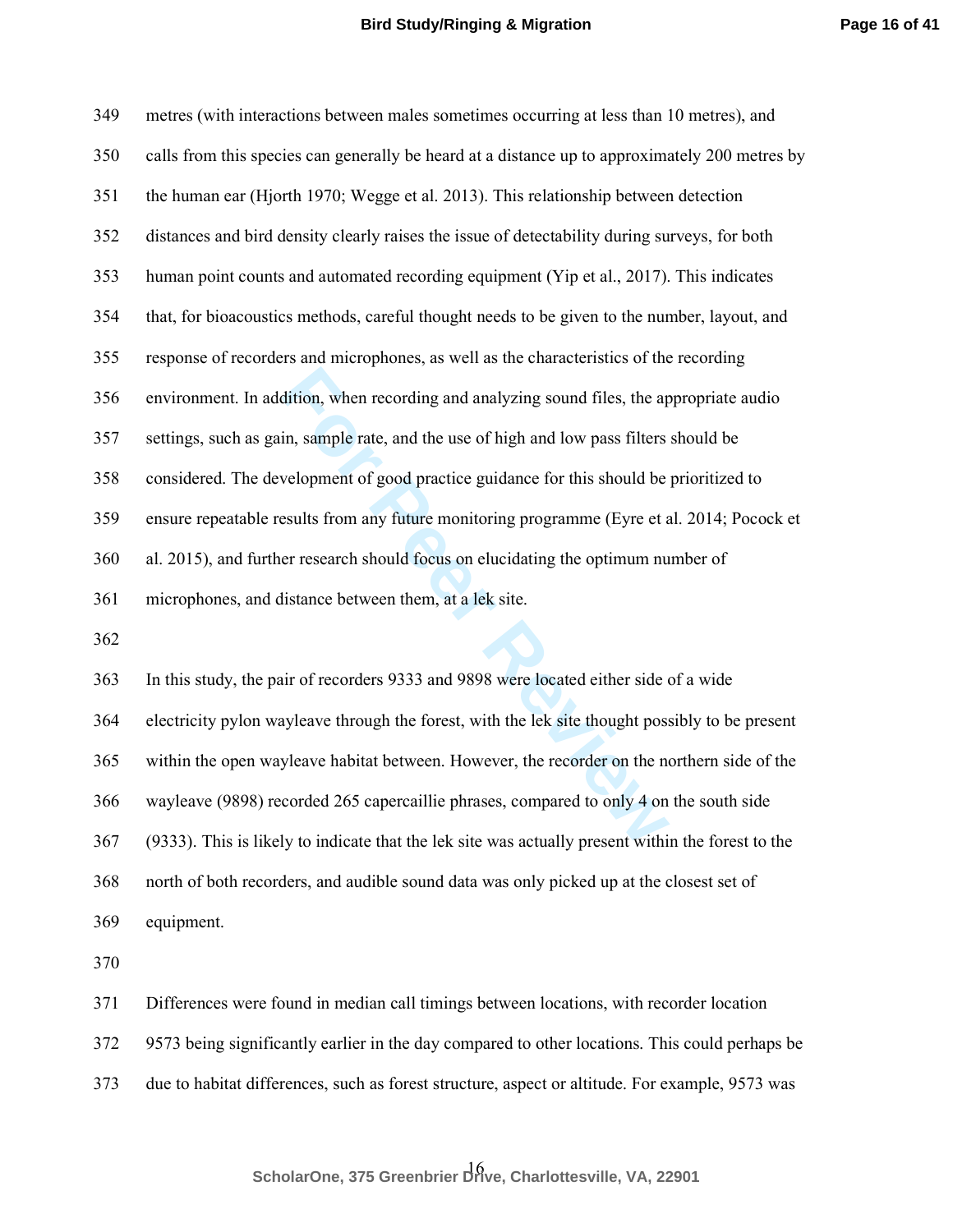374 the lowest of all four sites at 255 m altitude and in relatively open forest habitat, while the 375 rest were at 325-375 m in denser plantations. Further exploration of how the environment 376 might affect capercaillie lekking behaviour in this way would be worthwhile (Angelstam 377 2004; Laiolo et al. 2011).

378

Fractioners to local population changes.<br> **Example 15 Example 10** interpretent interesting a promising alternative or complement. Within<br>
und between the number of capercaillie vocalizations re<br>
This may partly be due to t 379 Lek monitoring at the local scale, rather than winter transect counts which are subject to low 380 encounter rates (Ewing et al. 2012), should be seen as an important method of monitoring the 381 effects of management and alert practitioners to local population changes. As discussed 382 already, there are significant limitations to traditional manual lek counts, and this automated 383 acoustic approach provides a promising alternative or complement. Within our study, large 384 differences were found between the number of capercaillie vocalizations recorded at each of 385 the three locations. This may partly be due to the precise location of the recorders in relation 386 to the lekking birds, given the range detectability issue discussed above (which is also likely 387 to affect human observers), but could also be a true reflection of bird numbers and activity 388 levels at each site. We anticipate that the level of call data recorded using our methods should 389 be indicative of population size and lekking activity, but comparison with human observer 390 counts has not been attempted in this study, due to the limited number of leks covered and the 391 lack of synchronous count data. Further work is clearly required in this area, but studies have 392 shown that recorded calling rates are positively relate to lek size in white-bearded 393 manakin *Manacus manacus* (Cestari et al. 2016) and white-bellied emerald *Amaziliu candida* 394 (Atwood et al. 1991); and to nest density at Cory's shearwater *Calonectris borealis* breeding 395 sites (Oppel et al. 2014). These findings indicate that acoustic monitoring may be useful to 396 document relative changes in local bird populations over time. In particular, the day-to-day 397 variation we recorded in call activity at each site over the survey period (summarised in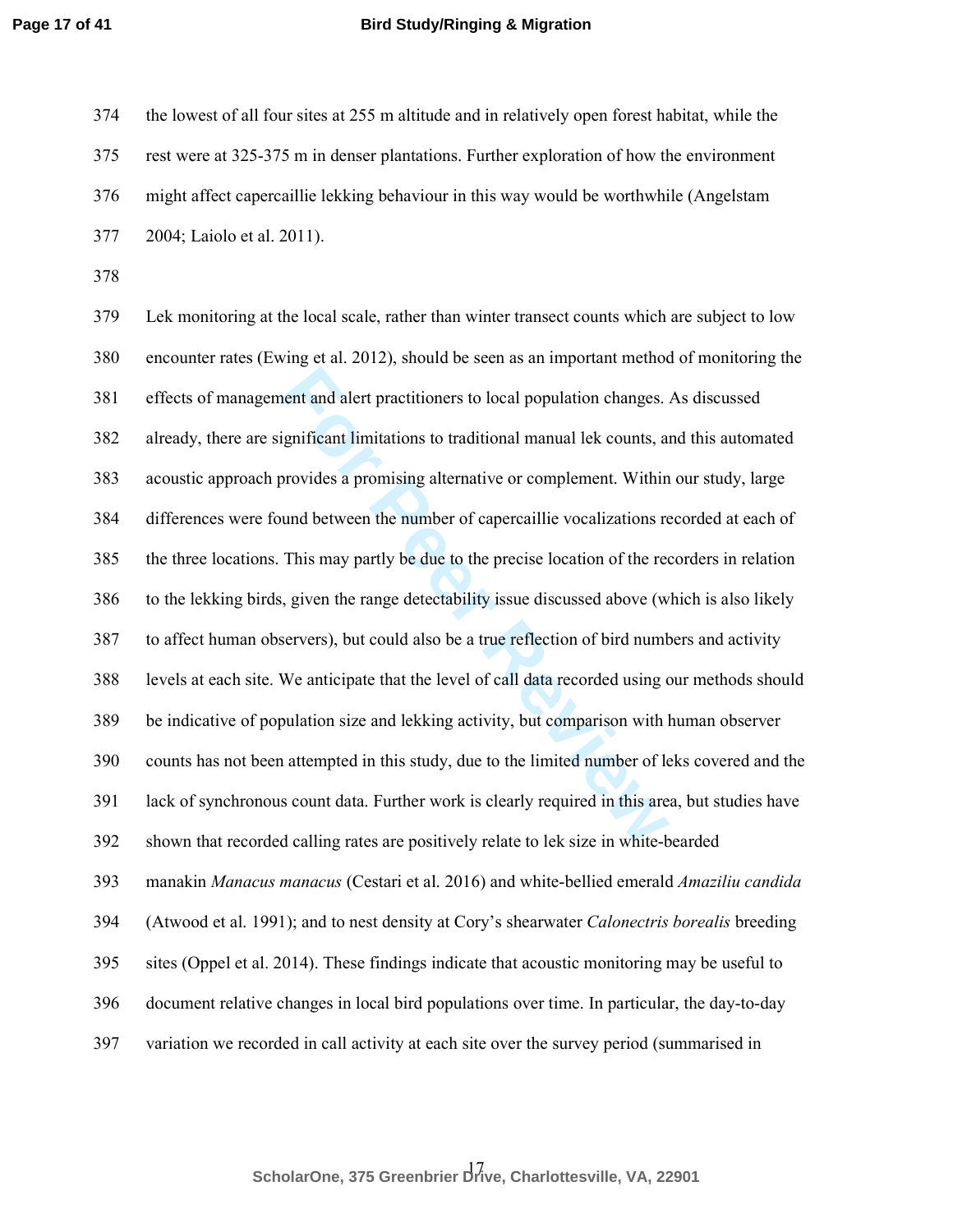398 Figure 3) must sound a note of caution to reliance on capercaillie population data from single 399 visit lek counts.

400

| 401 | Haysom (2013) recommends that capercaillie lek surveys in Scotland should take place                |
|-----|-----------------------------------------------------------------------------------------------------|
| 402 | during the peak period of mid-April to early May (with variation according to spring                |
| 403 | temperatures). The call activity we recorded was highest at the start of the survey period (23)     |
| 404 | April) and declined through the survey period. Hence, this indicates that earlier activity might    |
| 405 | have been missed in this study, Further unattended acoustic research of capercaillie leks           |
| 406 | should aim to test whether there is activity prior to mid-April, to understand whether the          |
| 407 | recommended seasonal parameters of traditional lek surveys need to be adjusted.                     |
| 408 |                                                                                                     |
| 409 | The peak of highest levels of call activity, across all recorders, occurred at 36 minutes before    |
| 410 | sunrise. The standard guidance by Haysom (2013) recommends that leks should ideally be              |
| 411 | counted from 04:00 to 06:00 hours. However, relatively high levels of call activity were            |
| 412 | recorded at the start of our daily survey period (4-10 am), so for future studies, an earlier start |
| 413 | to survey is recommended, e.g. 2-3 hours before sunrise (c. 2:30-3:30am).                           |
| 414 |                                                                                                     |
| 415 | The number of recorded vocalizations decreased with increasing wind speed. This could be            |
| 416 | due to: (i) reduced calling (and lekking) activity in adverse weather conditions, (ii) reduced      |
| 417 | detectability of calls in high winds, or (iii) increased masking by background noise in high        |
| 418 | winds (Digby et al. 2013). There is anecdotal recognition of the effects of environmental           |
| 419 | parameters - weather and altitude -on call activity from human observers at lek counts. The         |
| 420 | impacts of this on results could do with further investigation to allow the quality of count        |
| 421 | data to be assessed against weather conditions, with weather factors (if recorded) being            |
| 422 | modelled into data analysis and therefore removing this source of variation. It would be more       |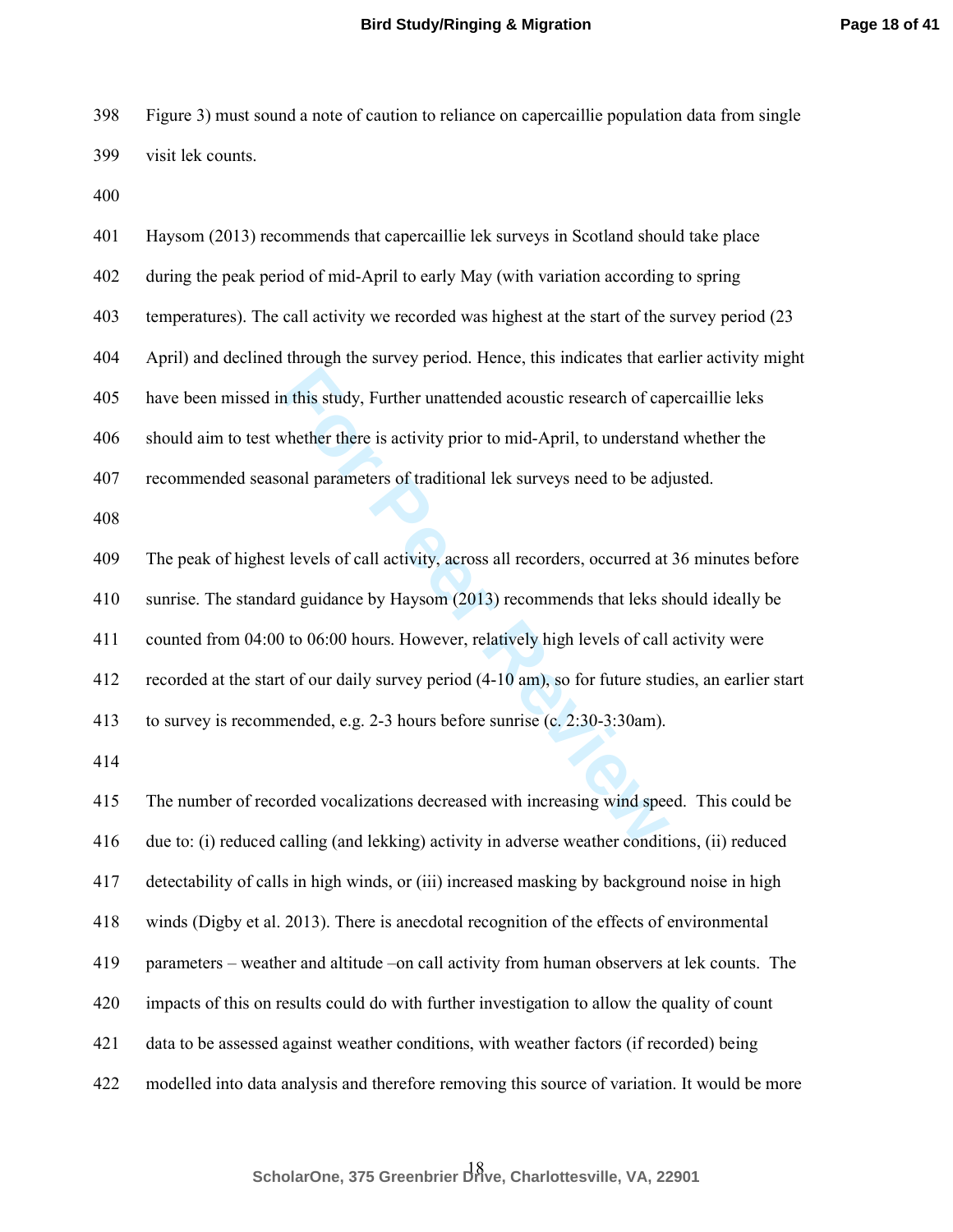- 423 practicable to achieve this with the long datasets possible from automated recording, than 424 those provided by the limited resource of human surveyors (Oppel et al. 2014).
- 425

eli et al. 2010). As a result, there is a clear opportunity is<br>pecies over extended periods, with rapid analysis of the<br>time and cost savings of this approach over manually re<br>ificant. In this study, a total of 56 'days' o 426 In conclusion, this study has shown that capercaillie can be effectively recorded in the field 427 using automated passive acoustic methods. The equipment necessary to do this is simple and 428 readily available, and enormous progress in signal processing and pattern recognition in 429 recent years has made it possible to incorporate automated methods into the detection of 430 vocalisations (Bardeli et al. 2010). As a result, there is a clear opportunity for acoustic 431 monitoring of this species over extended periods, with rapid analysis of the recorded 432 vocalizations. The time and cost savings of this approach over manually reviewing all of the 433 sound data are significant. In this study, a total of 56 'days' of recording was completed with 434 two days of fieldwork, and one-two days of call analysis. This is not uncommon - Digby et 435 al. (2013) assessed that autonomous recorder methods required <3% of the time needed for a 436 comparable traditional field survey.

437

438 The continuing vulnerability of the Scottish population of capercaillie makes regular and 439 consistent monitoring a priority. The use of acoustic techniques could eliminate or minimize 440 observer biases, reduce disturbance caused by surveyors, and provide standardized field data 441 that can be permanently archived. It could also help resolve problems associated with 442 surveying in pre-dawn darkness, hard to access survey sites and with the limited availability 443 of expert field observers (Hobson et al. 2002; Celis-Murillo et al. 2009; Zwart et al. 2014). 444 Acoustic recording methods could allow for cost-effective lek occupancy checks of suitable, 445 but previously unmonitored or unoccupied, areas, which would be unfeasible using manual 446 lek surveys. Acoustic data may also be useful in testing when (in terms of weather conditions, 447 season and time of day) manual monitoring would be most effective, and could help gauge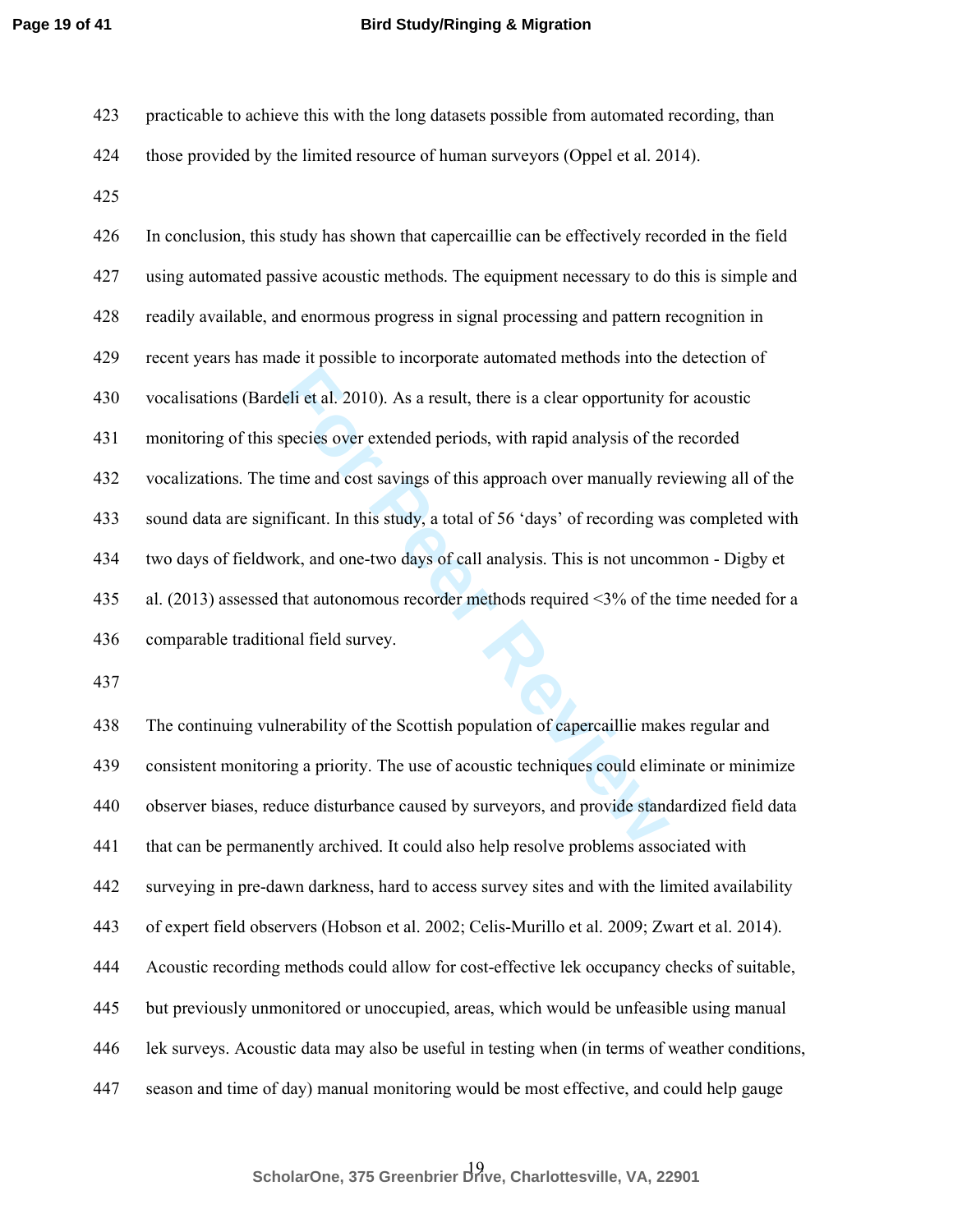| 448 | the accuracy of point counts. As a result, it is a developing tool that could potentially have |
|-----|------------------------------------------------------------------------------------------------|
| 449 | great application and significance, offering to fill a methodological gap especially for the   |
| 450 | census of cryptic taxa such as capercaillie (Dawson & Efford 2009; Bardeli et al. 2010;        |
| 451 | Laiolo 2010; Zwart et al. 2014).                                                               |
| 452 |                                                                                                |
| 453 | The next step in the development of bioacoustics for birds should be in the establishment of   |
| 454 | recognized survey protocols and statistical approaches to be employed by practitioners such    |
| 455 | as conservation professionals and ecological consultants (Marques et al. 2013), to set out     |
| 456 | good practice and allow greater comparability between studies of different species and at      |
| 457 | different locations. This will require testing and work to compare traditional versus acoustic |
| 458 | methods -probably developing an improved approach which combines the two into an               |
| 459 | integrated system. For capercaillie, the obvious first step is to correlate lek count numbers  |
| 460 | against the numbers of calls recorded during the same survey event, or better, over a longer   |
| 461 | survey period surrounding a number of repeated counts at each lek.                             |
|     |                                                                                                |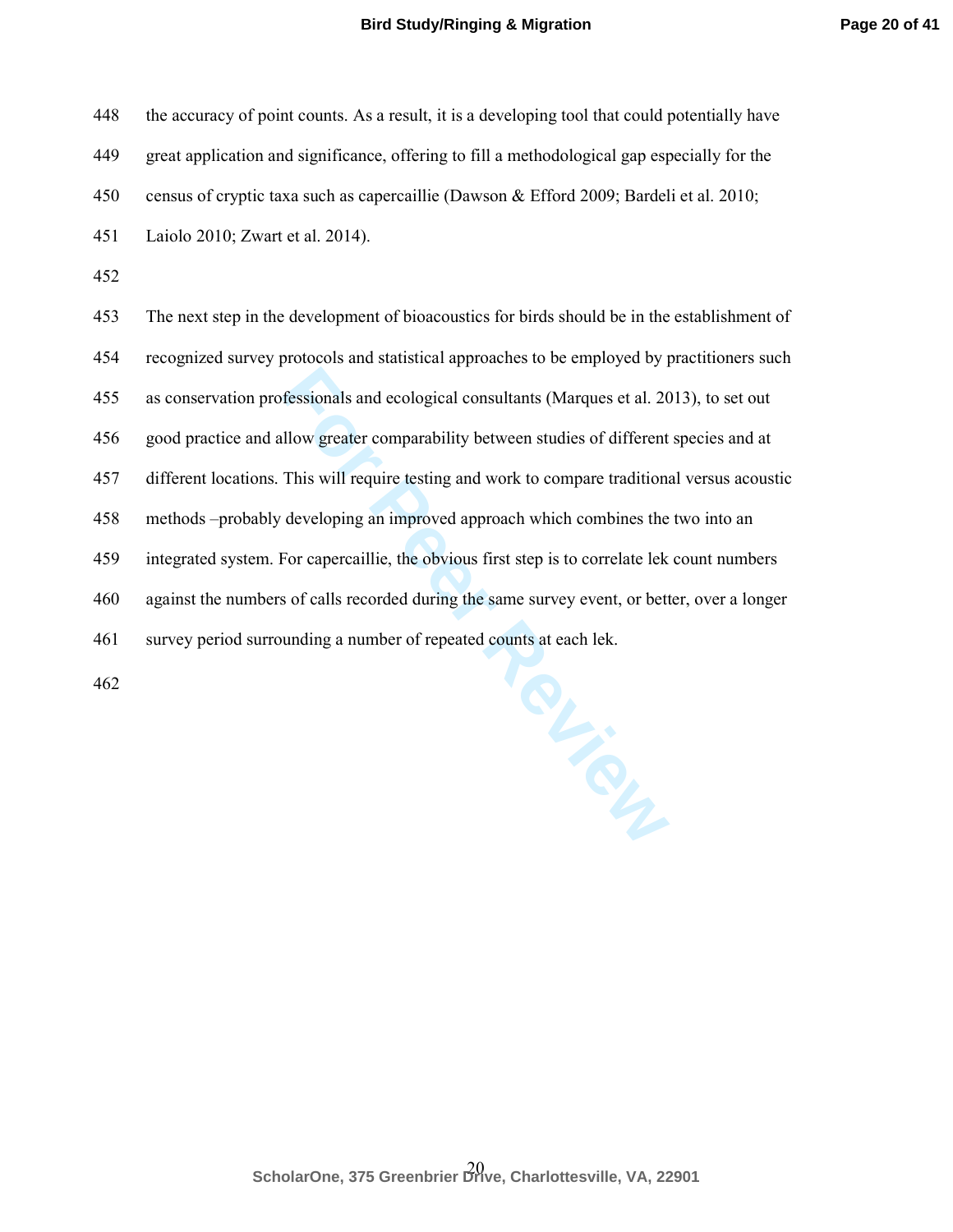## 463 **Acknowledgements**

464 Many thanks to RSPB staff, Sarah West and Gareth Marshall, for enabling this study and 465 assisting with deployment of recording equipment, and to the landowners who allowed access 466 to their sites.

467

# 468 **Technical Appendix – Recording and Analysis Settings**

469 Wildlife Acoustics Songmeter SM2 recorders were used. Recording was constant during the

470 set times, without triggers being set. No high or low pass filters were used, and a gain setting

471 of +48dB was applied. The SMX-II microphones used have a typical sensitivity of −40 to -43

472 dBV/pa and frequency response of 20–20000 Hz (Ehnes & Foote, 2015; Turgeon et al.,

473 2017).

474

Songmeter SM2 recorders were used. Recording was considered in the small of the SMX-II microphones used have a typical sensition of the SMX-II microphones used have a typical sensition of response of 20–20000 Hz (Ehnes & F 475 For call analysis with Kaleidoscope Pro the following analysis parameters were used: Daily 476 subdirectories created; Files split to 60s max duration; Split channels; Signal of interest 1500- 477 4000 Hz; Duration 2-6s; Maximum inter-syllable gap 1s; Max distance from cluster center to 478 include outputs in cluster.csv = 1.0; FFT window = 5.33ms; Max states = 12; Max distance to 479 cluster centre for building clusters  $= 0.5$ ; Max clusters  $= 500$ . 480

481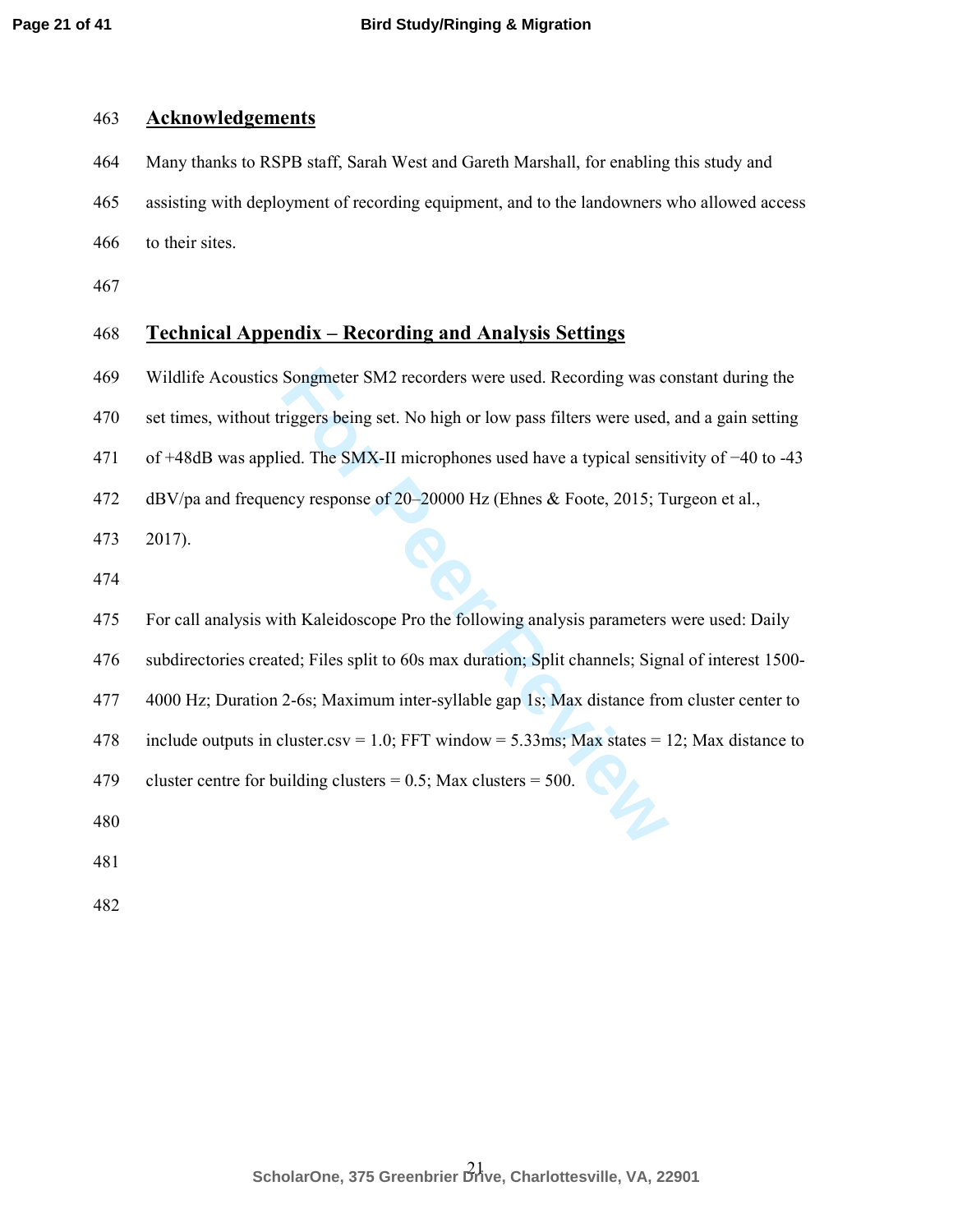| 483 | <b>References</b>                                                                                      |
|-----|--------------------------------------------------------------------------------------------------------|
| 484 | Angelstam, P. (2004) Habitat thresholds and effects of forest landscape change on the distribution and |
| 485 | abundance of black grouse and capercaillie. Ecological Bulletins 51: 173–187.                          |
| 486 |                                                                                                        |
| 487 | Atwood J., Fitz, V.L. & Bamesberger, J.E. (1991) Temporal patterns of singing activity at leks of the  |
| 488 | white-bellied emerald. The Wilson Bulletin 103(3): 373-386.                                            |
| 489 |                                                                                                        |
| 490 | Bardeli, R., Wolff, D., Kurth, F., Koch, M., Tauchert, K.-H. & Frommolt, K.-H. (2010) Detecting bird   |
| 491 | sounds in a complex acoustic environment and application to bioacoustic monitoring. Pattern            |
| 492 | Recognition Letters. 31(12): 1524-1534.                                                                |
| 493 |                                                                                                        |
| 494 | Brandes, T.S. (2008). Automated sound recording and analysis techniques for bird surveys and           |
| 495 | conservation. Bird Conservation International, 18(S1), S163-S173                                       |
| 496 |                                                                                                        |
| 497 | Briggs, F., Lakshminarayanan, B., Neal, L., Fern, X.Z., Raich, R., Hadley, S.J.K., Hadley, A.S.        |
| 498 | & Betts, M.G. (2012). Acoustic classification of multiple simultaneous bird species: a multi-instance  |
| 499 | multi-label approach. Journal of the Acoustical Society of America 131:4640-4650.                      |
| 500 |                                                                                                        |
| 501 | Celis-Murillo, A., Deppe, J.L. & Allen, M.F. (2009) Using soundscape recordings to estimate bird       |
| 502 | species abundance, richness, and composition. Journal of Field Ornithology, 80: 64–78.                 |
| 503 |                                                                                                        |
| 504 | Cestari, C., Loiselle, B.A., & Pizo, M.A. (2016) Trade-Offs in Male Display Activity with Lek          |
| 505 | Size. PLoS ONE, 11(9).                                                                                 |
| 506 |                                                                                                        |
| 507 | Cornec, C., Hingrat, Y. & Rybak, F. (2014) Individual Signature in a Lekking Species: Visual and       |
| 508 | Acoustic Courtship Parameters May Help Discriminating Conspecifics in the Houbara Bustard.             |
| 509 | Ethology, 120: 726-737.                                                                                |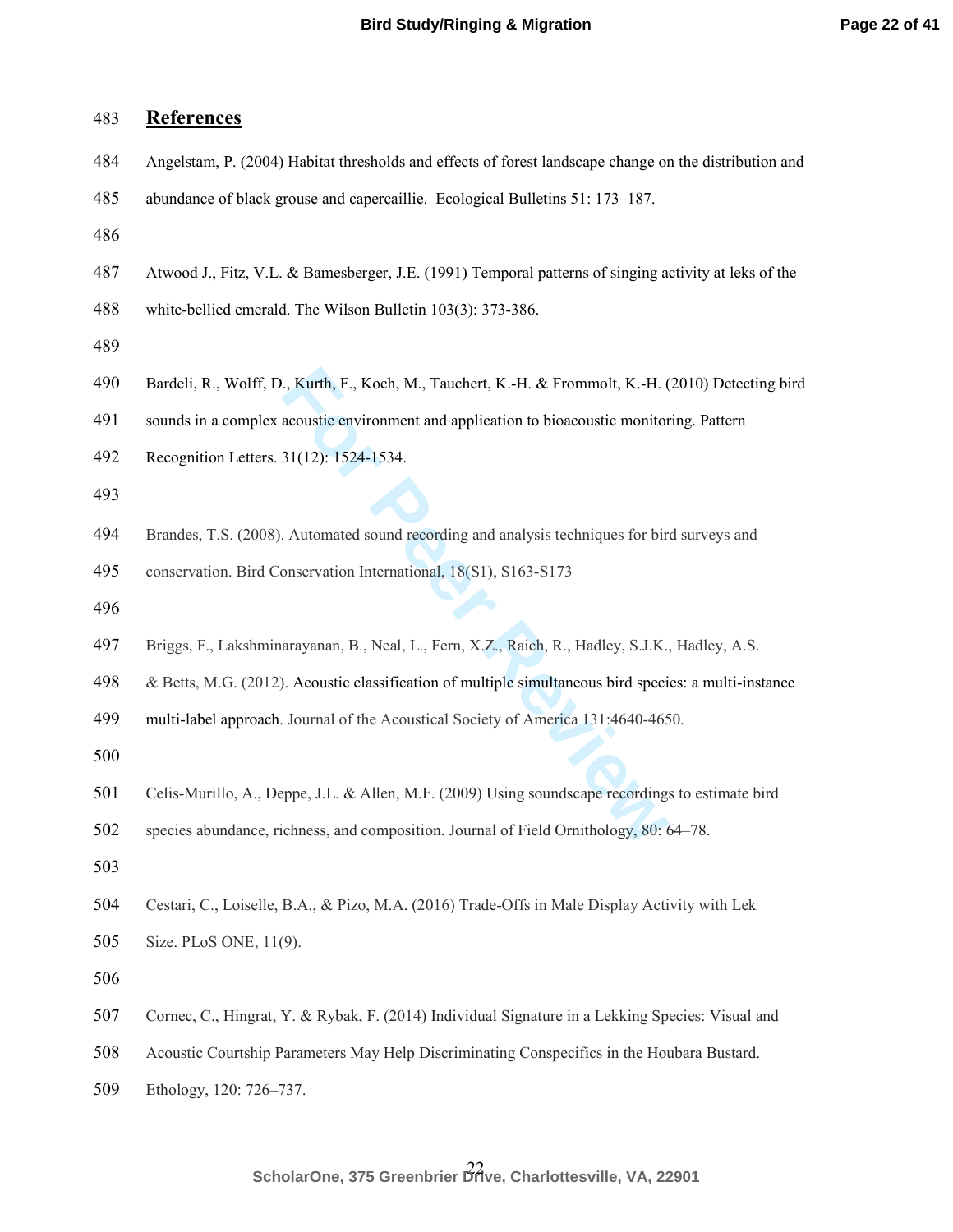| 511 | Dawson, D.K. & Efford, M.G. (2009) Bird population density estimated from acoustic signals.        |
|-----|----------------------------------------------------------------------------------------------------|
| 512 | Journal of Applied Ecology, 46: 1201-1209.                                                         |
| 513 |                                                                                                    |
| 514 | Digby, A., Towsey, M., Bell, B. D. and Teal, P. D. (2013), A practical comparison of manual and    |
| 515 | autonomous methods for acoustic monitoring. Methods in Ecology and Evolution 4: 675–683.           |
| 516 |                                                                                                    |
| 517 | Eaton, M.A., Aebischer, N.J., Brown, A.F., Hearn, R.D., Lock, L., Musgrove, A.J., Noble, D.G.,     |
| 518 | Stroud, D.A. & Gregory, R.D. (2015) Birds of Conservation Concern 4: the population status         |
| 519 | of birds in the United Kingdom, Channel Islands and Isle of Man. British Birds 108: 708-746.       |
| 520 |                                                                                                    |
| 521 | Ehnes, M. & Foote, J.R. (2015) Comparison of autonomous and manual recording methods for           |
| 522 | discrimination of individually distinctive Ovenbird songs. Bioacoustics 24(2): 111:121.            |
| 523 |                                                                                                    |
| 524 | Ewing, S.R., Eaton, M.A, Poole, T.F, Davies, M. & Haysom, S. (2012) The size of the Scottish       |
| 525 | population of Capercaillie Tetrao urogallus: results of the fourth national survey. Bird Study     |
| 526 | $59(2):126-138.$                                                                                   |
| 527 |                                                                                                    |
| 528 | Eyre, T.J., Ferguson, D.J., Hourigan, C.L., Smith, G.C., Mathieson, M.T., Kelly, A.L., Venz, M.F., |
| 529 | Hogan, L.D. & Rowland, J. (2014) Terrestrial Vertebrate Fauna Survey Assessment Guidelines for     |
| 530 | Queensland. Department of Science, Information Technology, Innovation and the Arts, Queensland     |
| 531 | Government, Brisbane.                                                                              |
| 532 |                                                                                                    |
| 533 | Gilbert, G., Tyler, G.A. & Smith, K.W. (2002) Local annual survival of booming male great          |
| 534 | bittern <i>Botaurus stellaris</i> in Britain, in the period 1990–1999. Ibis 144: 51-61.            |
| 535 |                                                                                                    |
| 536 | Hancock, M., Baines, D., Gibbons, D., Etheridge, B., & Shepherd, M. (1999) Status of male Black    |
| 537 | Grouse Tetrao tetrix in Britain in 1995-96. Bird Study, 46(1): 1-15                                |
|     |                                                                                                    |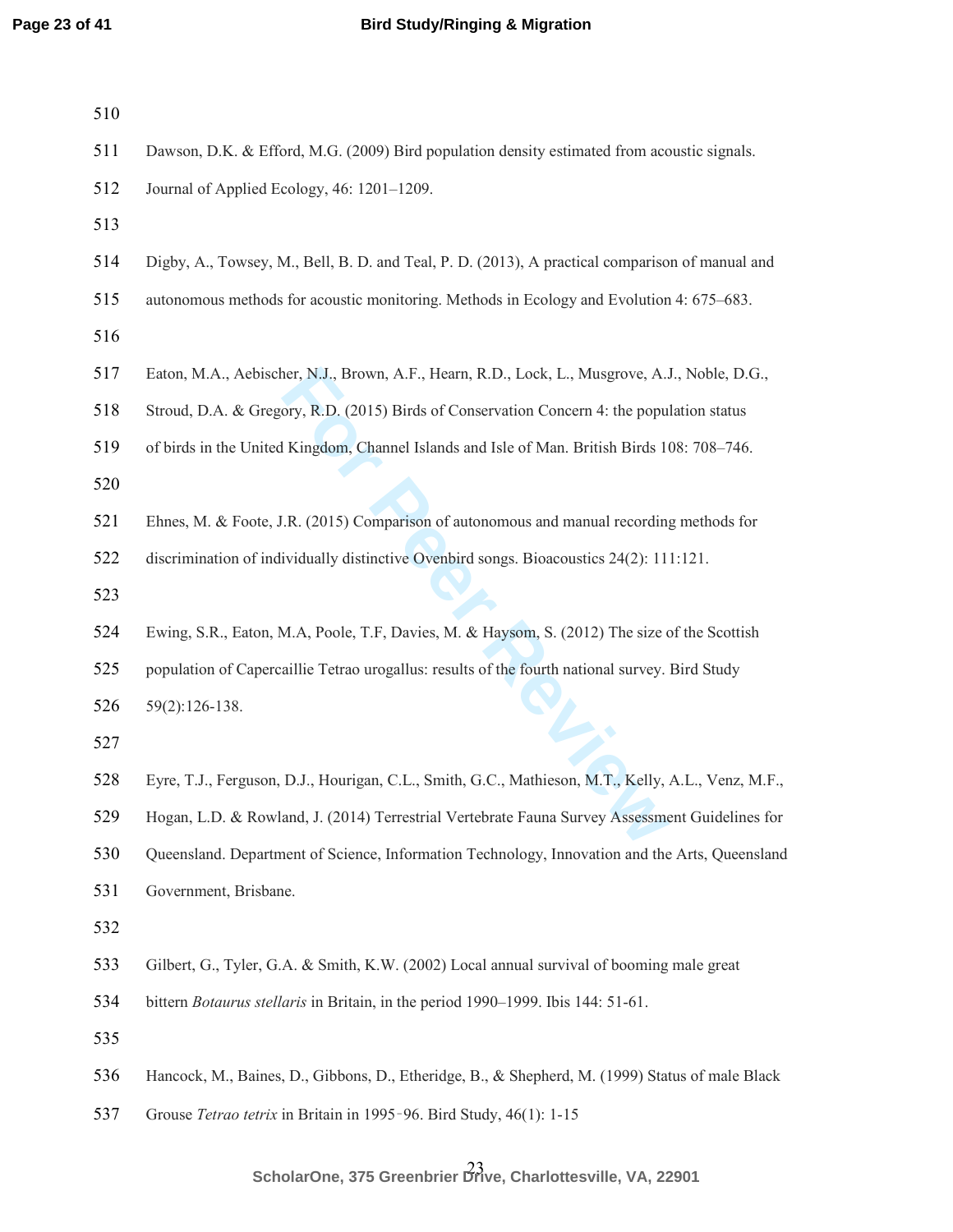| 538 |                                                                                                       |
|-----|-------------------------------------------------------------------------------------------------------|
| 539 | Hobson, K.A., Rempel, R.S., Greenwood, H., Turnbull, B. & Van Wilgenburg, S.L. (2002) Acoustic        |
| 540 | Surveys of Birds Using Electronic Recordings: New Potential from an Omnidirectional Microphone        |
| 541 | System Wildlife Society Bulletin (1973-2006) 30(3): 709-720.                                          |
| 542 |                                                                                                       |
| 543 | Haysom, S. (2013) Capercaillie Survey Methods. Scottish Natural Heritage.                             |
| 544 |                                                                                                       |
| 545 | Hjorth, I. (1970) Reproductive behaviour in Tetraonidae, with special reference to males. Viltrevy 7: |
| 546 | 184-596                                                                                               |
| 547 |                                                                                                       |
| 548 | Jacob, G., Debrunner, R., Gugerli, F., Schmid B. & Bollmann, K. (2010) Field surveys of capercaillie  |
| 549 | (Tetrao urogallus) in the Swiss Alps underestimated local abundance of the species as revealed by     |
| 550 | genetic analyses of non-invasive samples. Conservation Genetics 11(1): 33-44.                         |
| 551 |                                                                                                       |
| 552 | Laiolo, P. (2010) The emerging significance of bioacoustics in animal species conservation.           |
| 553 | Biological Conservation, 143(7):1635-1645.                                                            |
| 554 |                                                                                                       |
| 555 | Laiolo, P., Bañuelos, M.J., Blanco-Fontao, B., García, M. & Gutiérrez, G. (2011) Mechanisms           |
| 556 | underlying the bioindicator notion: Spatial association between individual sexual performance and     |
| 557 | community diversity. PLoS ONE 6(7): e22724.                                                           |
| 558 |                                                                                                       |
| 559 | Marques, T. A., Thomas, L., Martin, S.W., Mellinger, D.K., Ward, J.A., Moretti, D.J. & Tyack, P.L.    |
| 560 | (2013). Estimating animal population density using passive acoustics. Biological Reviews of the       |
| 561 | Cambridge Philosophical Society, 88(2): 287-309.                                                      |
| 562 |                                                                                                       |
| 563 | Moss, R. (2001) Second extinction of capercaillie (Tetrao urogallus) in Scotland? Biological          |
| 564 | Conservation 101(2): 255-257.                                                                         |
| 565 |                                                                                                       |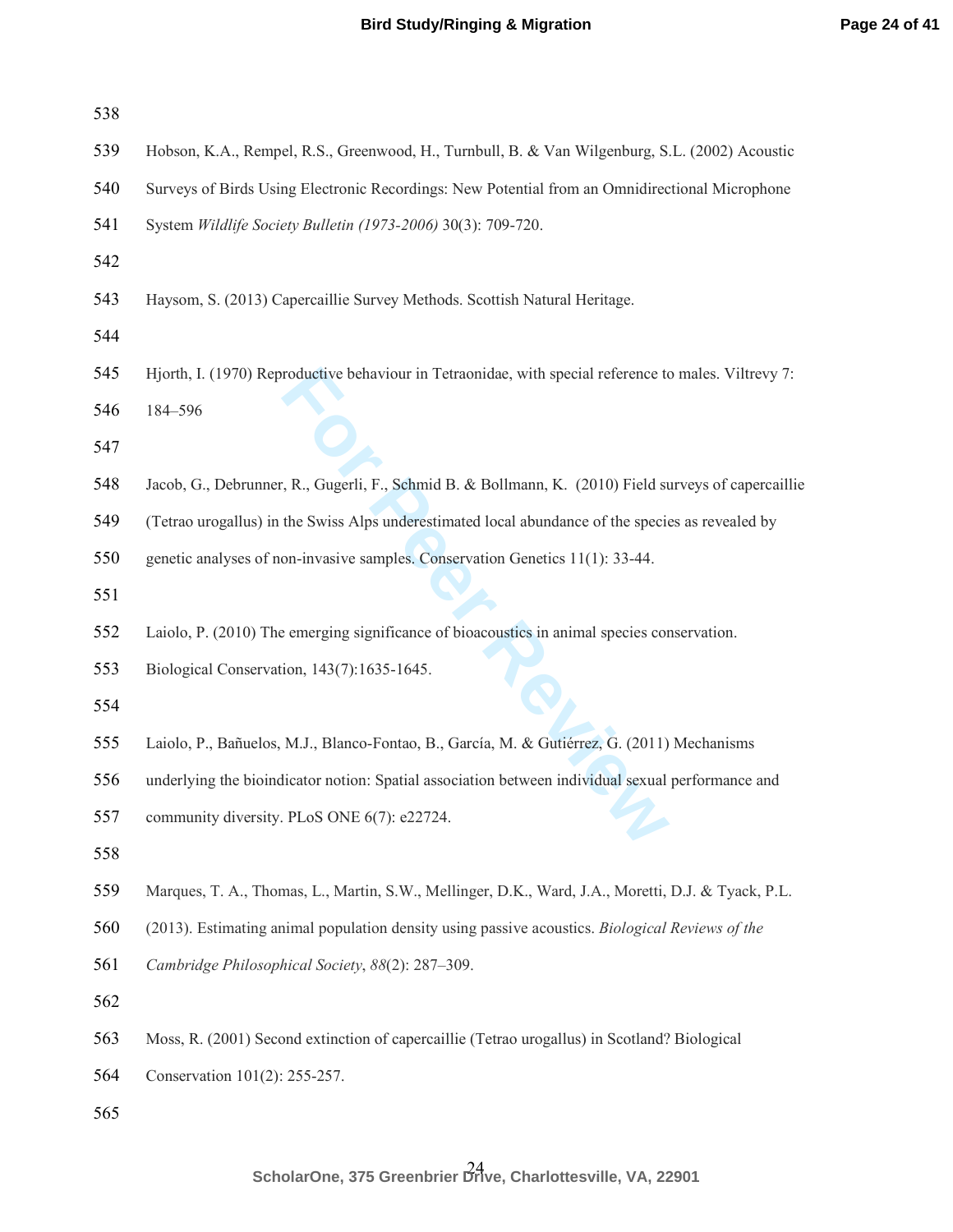| 566 | Moss, R. & Lockie, I. (1979) Infrasonic components in the song of the Capercaillie Tetrao urogallus. |
|-----|------------------------------------------------------------------------------------------------------|
|     |                                                                                                      |

Ibis 121: 95–97.

- Oppel, S., Hervias, S., Oliveira, N., Pipa, T., Silva, C., Geraldes, P., Goh, M., Immler, E. & McKown,
- M. (2014) Estimating population size of a nocturnal burrow-nesting seabird using acoustic monitoring
- and habitat mapping. Nature Conservation 7: 1-13.

- regor, P.K. (2001) Corncrake Crex crex census estimates: a c<br>ndividuality. Animal Biodiversity & Conservation 24: 81-90<br>. & Moss, R. (1992) Evaluation of Capercaillie Habitat. Jour<br>762.<br>wson, S. E., Henderson, I. G., Peyto Peake, T.M. & McGregor, P.K. (2001) Corncrake *Crex crex* census estimates: a conservation
- application of vocal individuality. Animal Biodiversity & Conservation 24: 81-90.

Picozzi, N., Catt D.C. & Moss, R. (1992) Evaluation of Capercaillie Habitat. Journal of Applied

Ecology, 29(3): 751-762.

- Pocock, M. J. O., Newson, S. E., Henderson, I. G., Peyton, J., Sutherland, W. J., Noble, D. G., Ball, S.
- G., Beckmann, B. C., Biggs, J., Brereton, T., Bullock, D. J., Buckland, S. T., Edwards, M., Eaton, M.
- A., Harvey, M. C., Hill, M. O., Horlock, M., Hubble, D. S., Julian, A. M., Mackey, E. C., Mann, D. J.,
- Marshall, M. J., Medlock, J. M., O'Mahony, E. M., Pacheco, M., Porter, K., Prentice, S., Procter, D.
- A., Roy, H. E., Southway, S. E., Shortall, C. R., Stewart, A. J. A., Wembridge, D. E., Wright, M. A.
- and Roy, D. B. (2015) Developing and enhancing biodiversity monitoring programmes: a
- collaborative assessment of priorities. Journal of Applied Ecology 52: 686–695.
- 
- R Core Team (2013). R: A language and environment for statistical computing. R Foundation for
- Statistical Computing, Vienna, Austria. URL http://www.R-project.org/.
- 
- RStudio Team (2015). RStudio: Integrated Development for R. RStudio, Inc., Boston, MA
- URL http://www.rstudio.com/.
-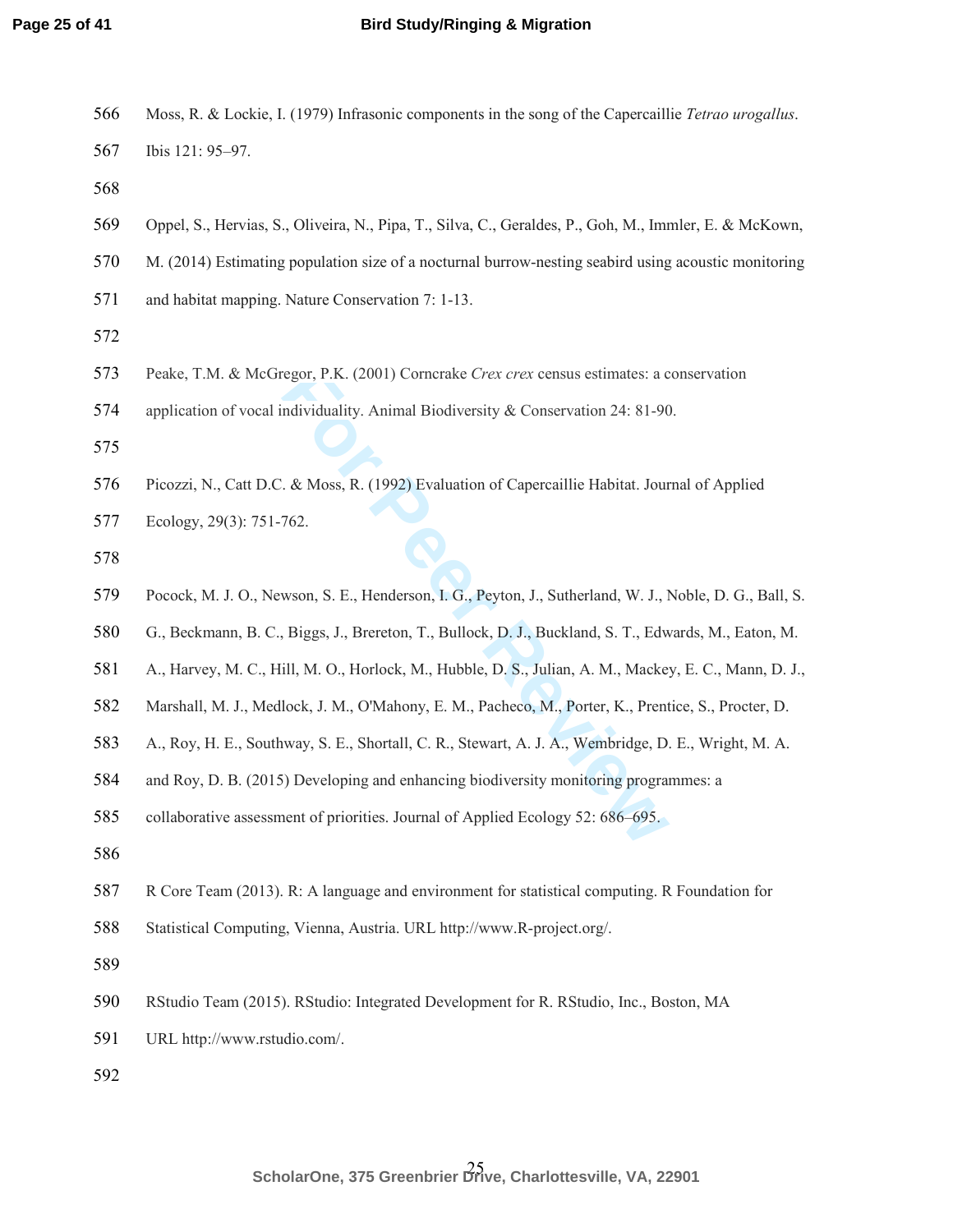- Sedláček, O., Vokurková, J., Ferenc, M., Djomo, E.N., Albrecht, T., Hořák, D. (2015). A comparison
- of point counts with a new acoustic sampling method: a case study of a bird community from the
- montane forests of Mount Cameroon. Ostrich 86: 213–220
- 
- Simons, T.R., Pollock, K.H., Wettroth, J.M., Alldredge, M.W., Pacifici, K. & Brewster, J. (2009)
- 'Sources of Measurement Error, Misclassification Error, and Bias in Auditory Avian Point Count
- Data' in David L Thomson, Evan G. Cooch, Michael J. Conroy (eds) Modeling Demographic
- Processes In Marked Populations Springer
- 
- **Populations** Springer<br>
uual home ranges and spacing patterns of Capercaillie in cent<br>
nent 59: 392–400.<br>
servation status and threats to grouse worldwide: an overvie<br>
4.<br>
agan, D. & Proctor, R. (2010) Numbers and breeding Storch, I. (1995) Annual home ranges and spacing patterns of Capercaillie in central Europe. Journal
- of Wildlife Management 59: 392–400.
- 
- Storch, I. (2000) Conservation status and threats to grouse worldwide: an overview. Wildlife
- Biology 6(4): 195-204.
- 
- Summers, R.W., Dugan, D. & Proctor, R. (2010) Numbers and breeding success of Capercaillies
- *Tetrao urogallus* and Black Grouse *T. tetrix* at Abernethy Forest, Scotland. Bird Study 57(4): 437-
- 446.
- 
- Summers, R.W., Proctor, R., Thorton, M. & Avey, G. (2004) Habitat selection and diet of the
- Capercaillie Tetrao urogallus in Abernethy Forest, Strathspey, Scotland. Bird Study 51(1): 58-68.
- 
- Turgeon, P. J., S. L. Van Wilgenburg, and K. L. Drake. (2017) Microphone variability and
- degradation: implications for monitoring programs employing autonomous recording units. Avian
- Conservation and Ecology 12(1):9.
- 
- Venier, L.A., Holmes, S.B., Holborn, G.W., Mcilwrick, K.A., Brown, G., 2012. Evaluation of an
- automated recording device for monitoring forest birds. Wildlife Society Bulletin 36: 30–39.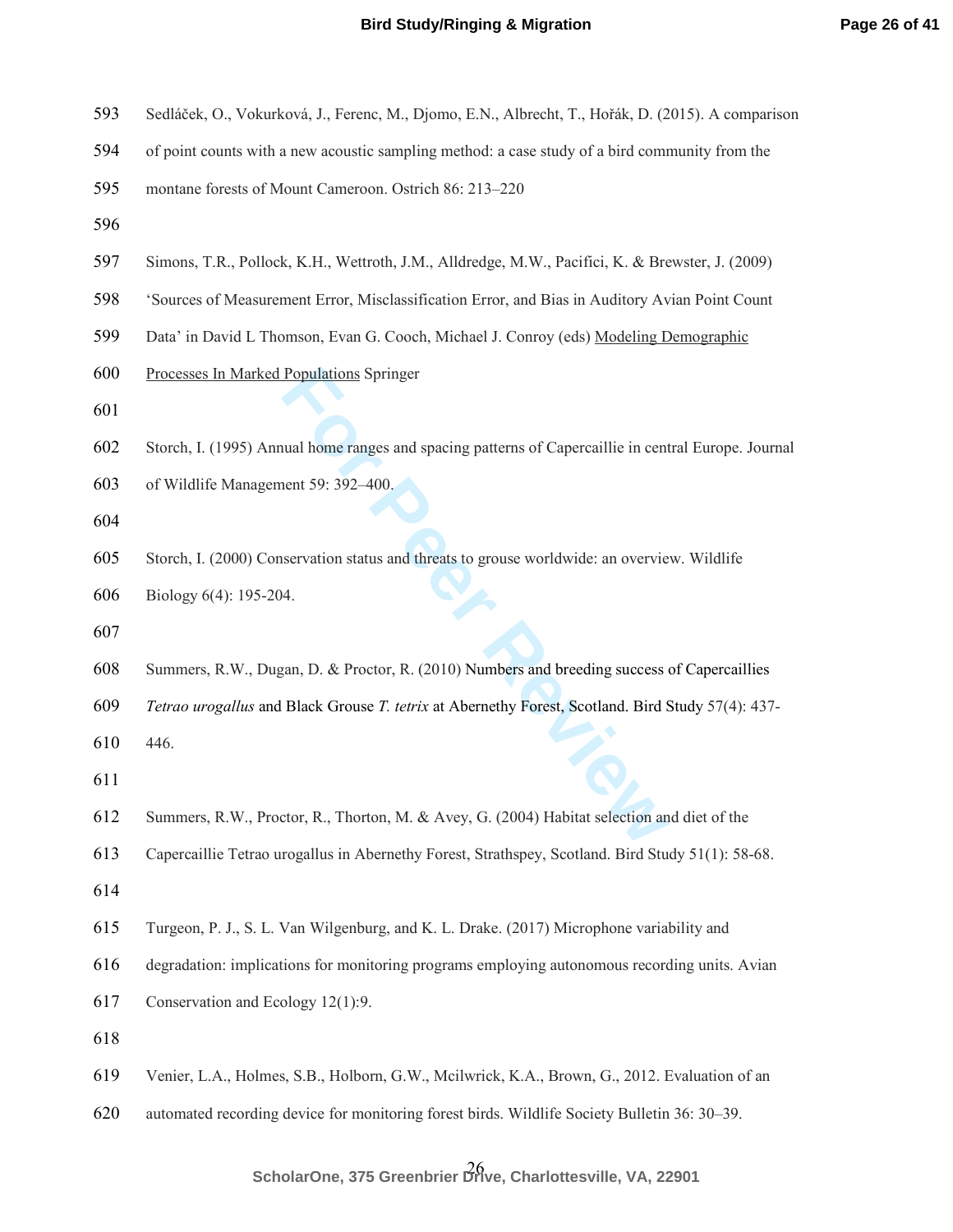| 621 |  |  |  |
|-----|--|--|--|
|     |  |  |  |

- Wegge, P., Rolstad, J. & Storaunet, K.O (2013) On the spatial relationship of males on "exploded"
- leks: the case of Capercaillie grouse *Tetrao urogallus* examined by GPS satellite telemetry. Ornis
- Fennica 90:222–235.
- 
- Wildlife Acoustics (2016) Kaleidoscope 4.0.0 Pro Software.
- 
- Wilkinson, N. (26 July 2017). National capercaillie survey 2015-16.
- http://www.rspb.org.uk/community/ourwork/b/biodiversity/archive/2017/07/26/national-capercaillie-
- survey-2015-16.aspx. Accessed 24 October 2017
- 
- Yip, D. A., L. Leston, E. M. Bayne, P. Sólymos, and A. Grover (2017). Experimentally derived
- detection distances from audio recordings and human observers enable integrated analysis of point
- count data. Avian Conservation and Ecology 12(1):11.
- 
- Zwart, M.C., Baker, A., McGowan, P.J.K. & Whittingham, M.J. (2014) The Use of Automated
- Iy 2017). National capercaillie survey 2015-16.<br>
uk/community/ourwork/b/biodiversity/archive/2017/07/26/n.<br>
Accessed 24 October 2017<br>
1, E. M. Bayne, P. Sólymos, and A. Grover (2017). Experime<br>
om audio recordings and huma Bioacoustic Recorders to Replace Human Wildlife Surveys: An Example Using Nightjars. PLoS ONE
- 9(7): e102770.
-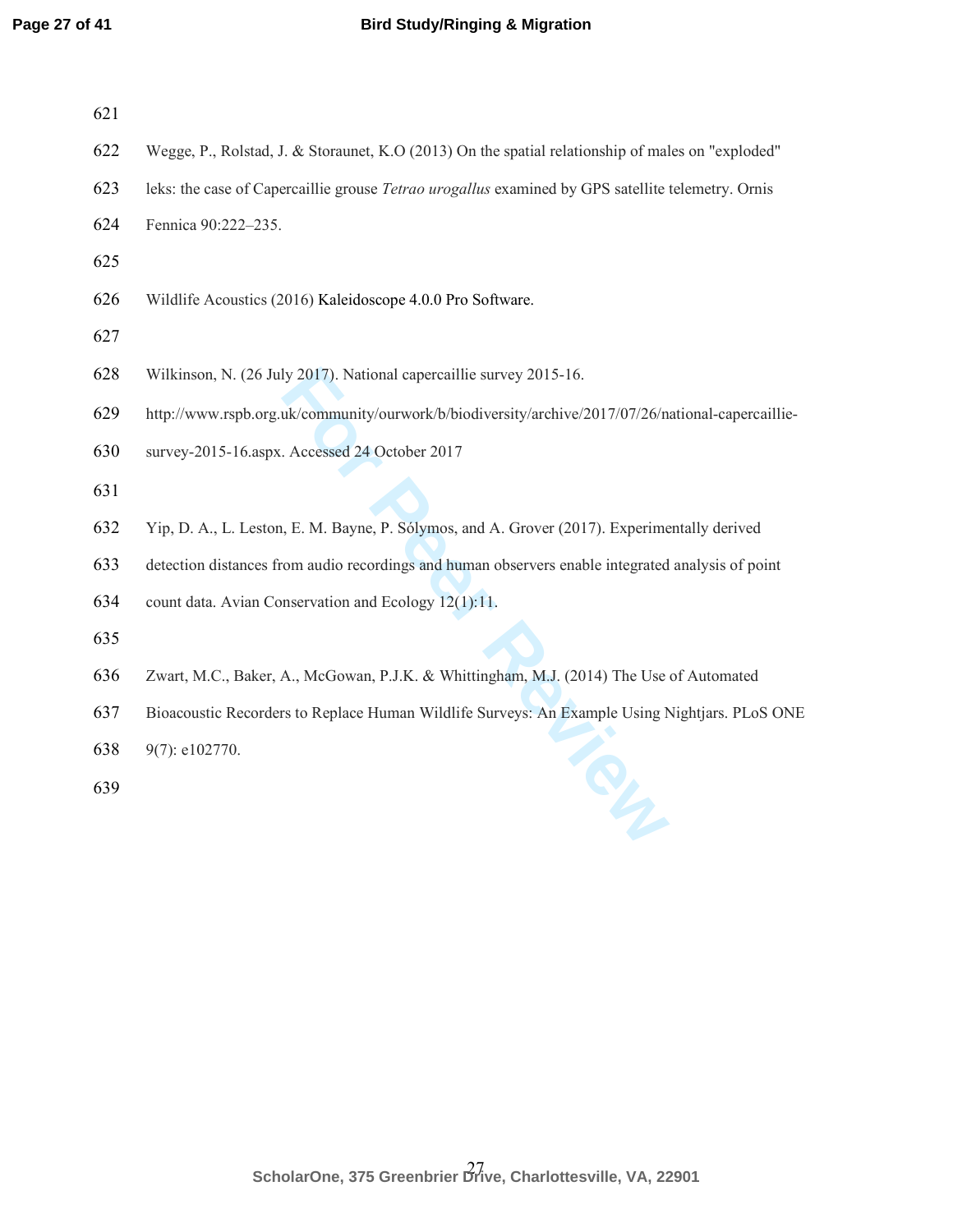#### 640 **Tables**

641

642 Table 1. The error matrix produced from: (a) the clustering process which produced

643 the classifier from the single-day training dataset, and (b) applying this classifier to

- 644 the 13 day analysis dataset. False negatives are where the species was present but
- 645 not detected by the software (read along the rows less the diagonal cell). False
- 646 positives are where the software identified the species to be present when it was not
- 647 (read down the columns less the diagonal cell).
- 648 (a) Training dataset

|                |                    | Software classifier |       |              |                    |
|----------------|--------------------|---------------------|-------|--------------|--------------------|
|                |                    | Capercaillie        | Other | <b>TOTAL</b> | False negative (%) |
| Manual         | Capercaillie       | 52                  | 206   | 258          | 79.8               |
| identification | Other              | 28                  | 5,115 | 5.143        | 0.58               |
|                | <b>TOTAL</b>       | 80                  | 5.321 | 5.401        |                    |
|                | False positive (%) | 35.0                | 3.87  |              |                    |

649

# 650 (b) Analysis dataset

| (read down the columns less the diagonal cell). |                    |                     |                      |                       |                            |
|-------------------------------------------------|--------------------|---------------------|----------------------|-----------------------|----------------------------|
| (a) Training dataset                            |                    |                     |                      |                       |                            |
|                                                 |                    | Software classifier |                      |                       |                            |
|                                                 |                    | Capercaillie        | Other                | <b>TOTAL</b>          | False negative (%)         |
| Manual                                          | Capercaillie       | 52                  | 206                  | 258                   | 79.8                       |
| identification                                  | Other              | 28                  | 5,115                | 5,143                 | 0.58                       |
|                                                 | <b>TOTAL</b>       | 80                  | 5,321                | 5,401                 |                            |
|                                                 | False positive (%) | 35.0                | 3.87                 |                       |                            |
| (b) Analysis dataset                            |                    |                     |                      |                       |                            |
|                                                 |                    |                     |                      |                       |                            |
|                                                 |                    | Software classifier |                      |                       |                            |
| Manual                                          | Capercaillie       | Capercaillie<br>758 | Other<br>1,399       | <b>TOTAL</b><br>2,157 | False negative (%)<br>64.9 |
| identification                                  | Other              | 149                 | (estimate)<br>11,320 | 11,469                | 1.3                        |
|                                                 | <b>TOTAL</b>       | 907                 | (estimate)<br>12,719 | 13,626                |                            |

651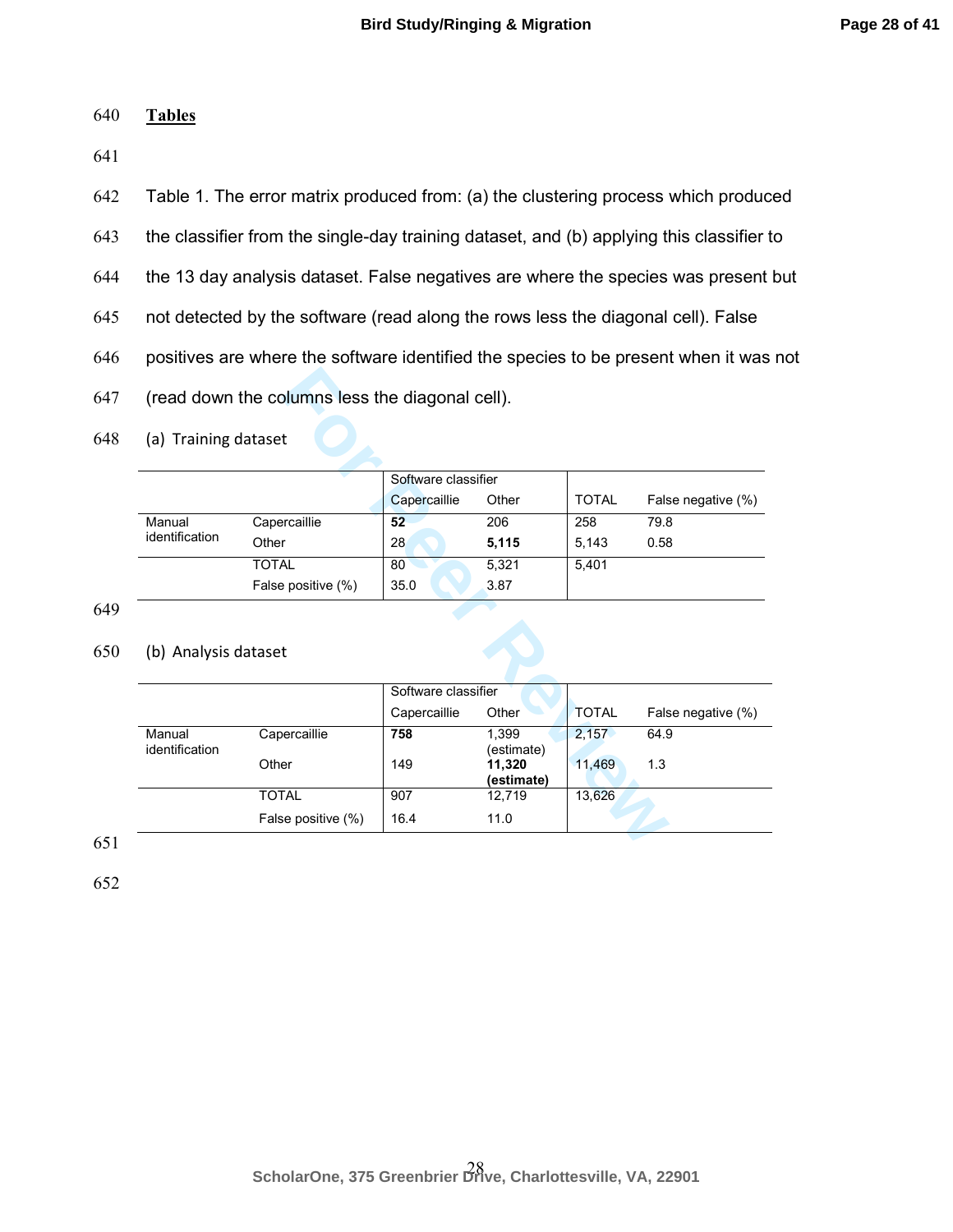- 653
- 

654

655 Table 2. Total numbers of phrase segments at each recorder location.

656

| Recorder            |                              | 9333        | 9898          | 9558           | 9573          |
|---------------------|------------------------------|-------------|---------------|----------------|---------------|
| Lek site            |                              | $\mathsf A$ | Α             | $\sf B$        | $\mathsf C$   |
| Lek count (males)   |                              | 3           | $\mathsf 3$   | $\overline{7}$ | $\sqrt{5}$    |
| All phrase segments | Microphone 1/2<br>Left/Right | 449/75      | 1445/743      | 186/1750       | 5599/3379     |
|                     | Total                        | 524         | 2188          | 1936           | 8978          |
| Capercaillie phrase | Microphone 1/2<br>Left/Right | 4/0         | 206/59        | 0/152          | 272/65        |
| segments            | Total<br>(% of all phrases)  | 4 (0.76%)   | 265 (12.11%)  | 152 (7.85%)    | 337 (3.75%)   |
|                     | Mean(range)/day              | $0.31(0-2)$ | 20.38 (0-146) | $11.69(0-40)$  | 25.92 (0-101) |
|                     |                              |             | 5             |                |               |

657 658

659

660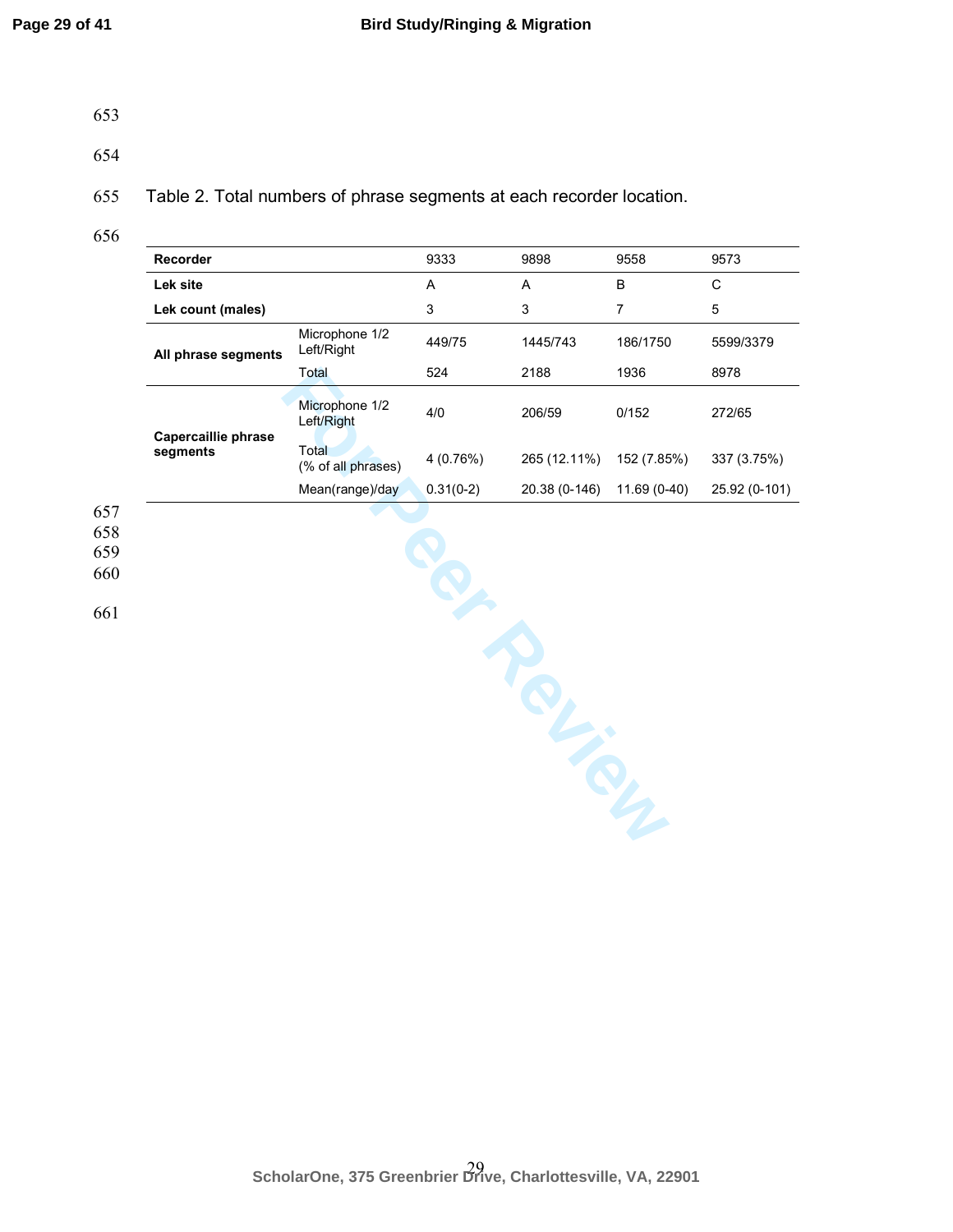# 662

# 663 Table 3. Spearman's rank correlation of weather conditions with total number of

## 664 calls per day.

| <b>Variable</b> | s      | р     | rho      |
|-----------------|--------|-------|----------|
| Wind            | 576.64 | 0.036 | $-0.584$ |
| Temperature     | 523.22 | 0.135 | $-0.437$ |
| Rain            | 532.46 | 0.111 | -0.463   |

665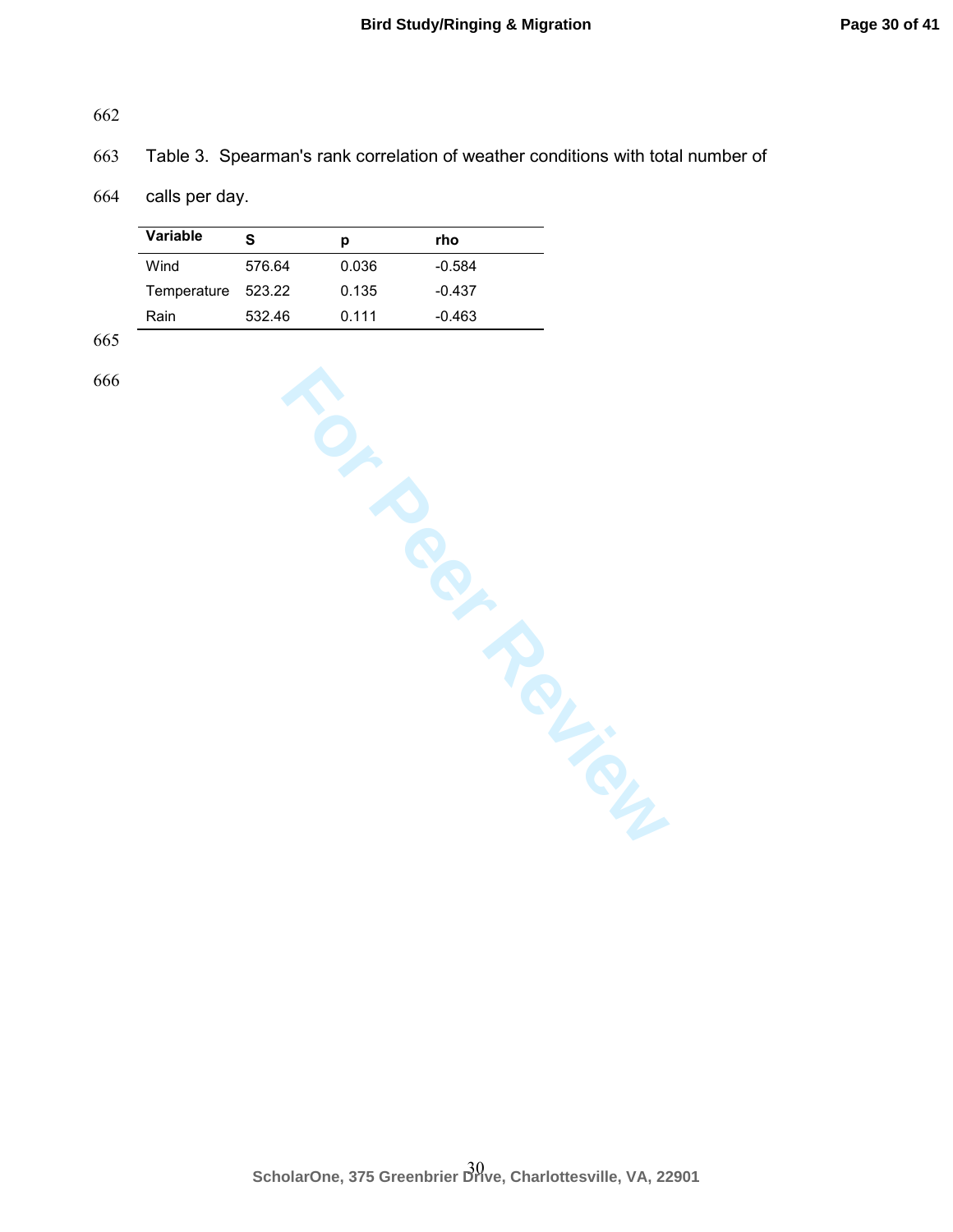| 667 | <b>Figures</b>                                                                                  |
|-----|-------------------------------------------------------------------------------------------------|
| 668 |                                                                                                 |
| 669 | Figure 1. Typical spectrogram of capercaillie call, showing frequency spectrum in upper         |
| 670 | window and amplitude in lower window.                                                           |
| 671 |                                                                                                 |
| 672 | Figure 2. Box plot of mean frequency of capercaillie phrase segments at each recorder           |
| 673 | location. The centreline of each box indicates the median value for all phrase segments at      |
| 674 | each recorder location. Boxes represent the data between lower and upper quartiles, and the     |
| 675 | whiskers extend to the most extreme data point which is no more than 1.5 times the              |
| 676 | interquartile range. Outliers in each population are represented by dots.                       |
| 677 |                                                                                                 |
| 678 | Figure 3. Total number of capercaillie phrase segments recorded per day, across all detectors.  |
| 679 |                                                                                                 |
| 680 | Figure 4. Capercaillie vocalizations in relation to sunrise time. Box plots indicate median     |
| 681 | times, quartiles and ranges for capercaillie phrase segments at each recorder location, in      |
| 682 | realtion to sunrise. Box plot width indicates relative sample size. The median time for all     |
| 683 | capercaillie phrase segments recorded is indicated by the dotted vertical line at 36 minutes    |
| 684 | before sunrise. The kernel density of capercaillie phrase segments over time is shown by the    |
| 685 | solid line.                                                                                     |
| 686 |                                                                                                 |
| 687 | Figure 5. Timing of vocalizations in relation to date, for all recorder locations combined. The |
| 688 | size of circles indicates the number of phrase segments recorded within each 10 minute          |
| 689 | recording period.                                                                               |
| 690 |                                                                                                 |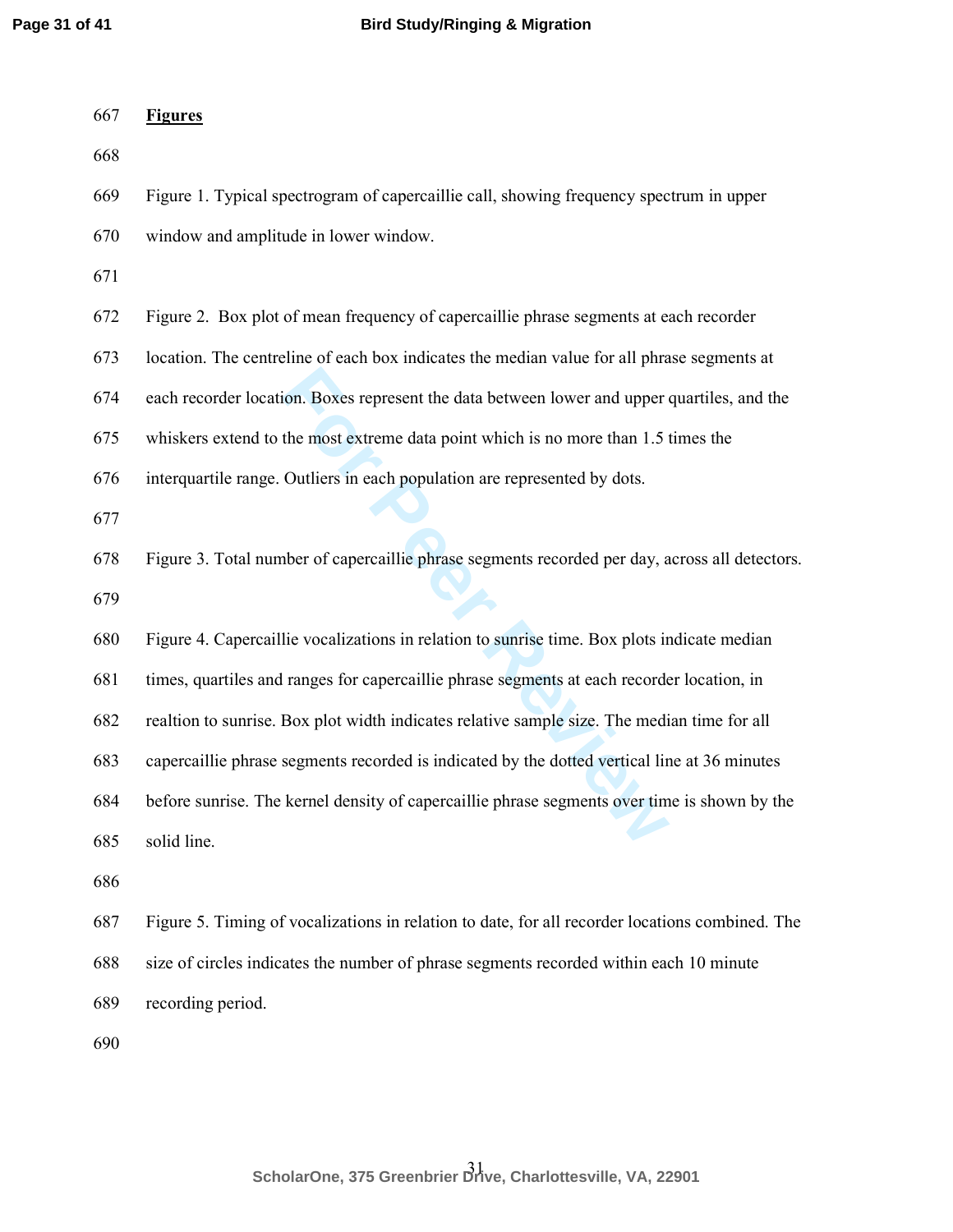- 691 Figure 6. Inverse relationship between number of phrase segments recorded per day and wind
- 692 speed. Spearman's rank correlation coefficient ( $S = 576.64$ , p-value = 0.03604, rho =-
- 693 0.5841723).
- 694
- 695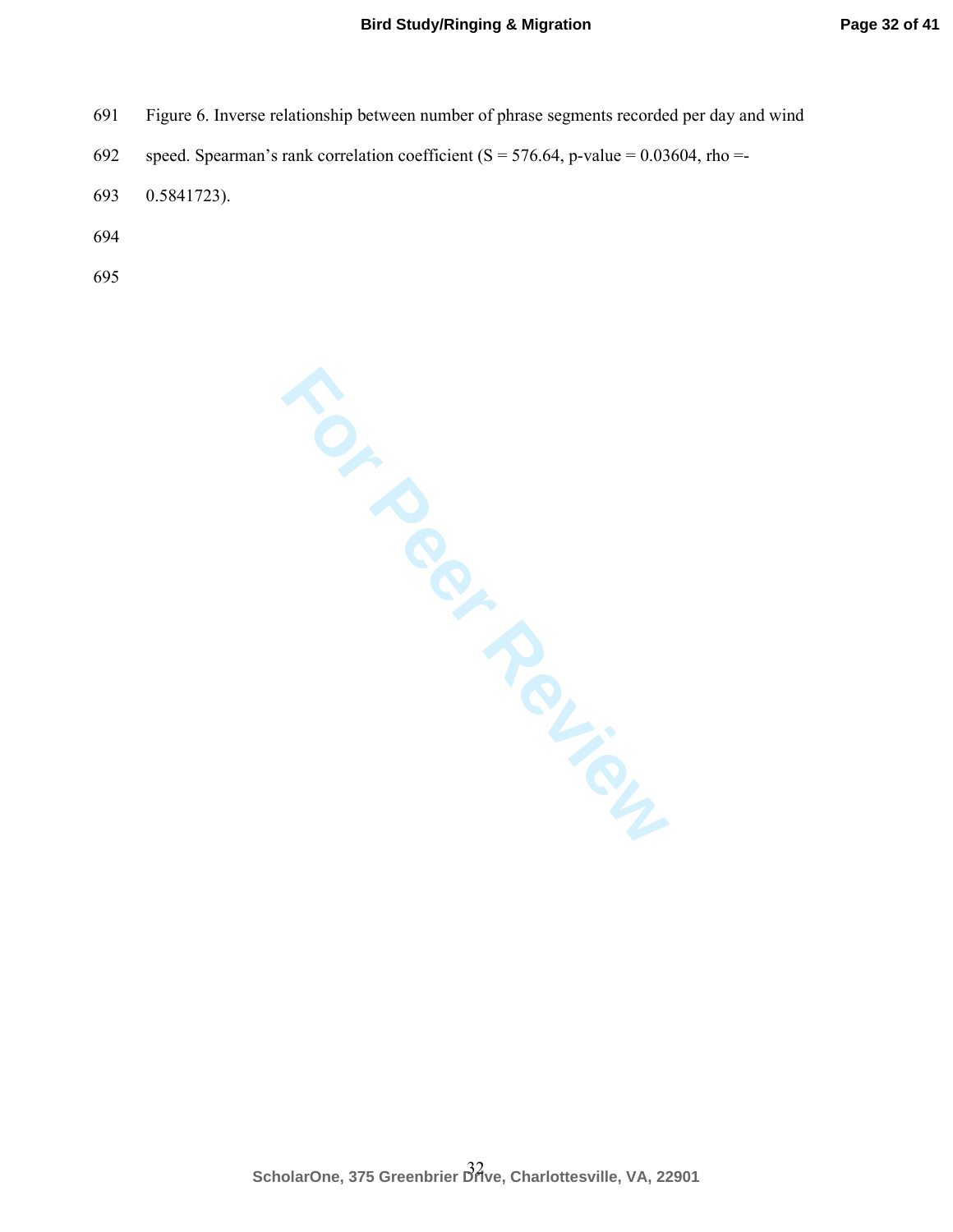

Figure 1. Typical spectrogram of capercaillie call, showing frequency spectrum in upper window and amplitude in lower window.

456x302mm (72 x 72 DPI)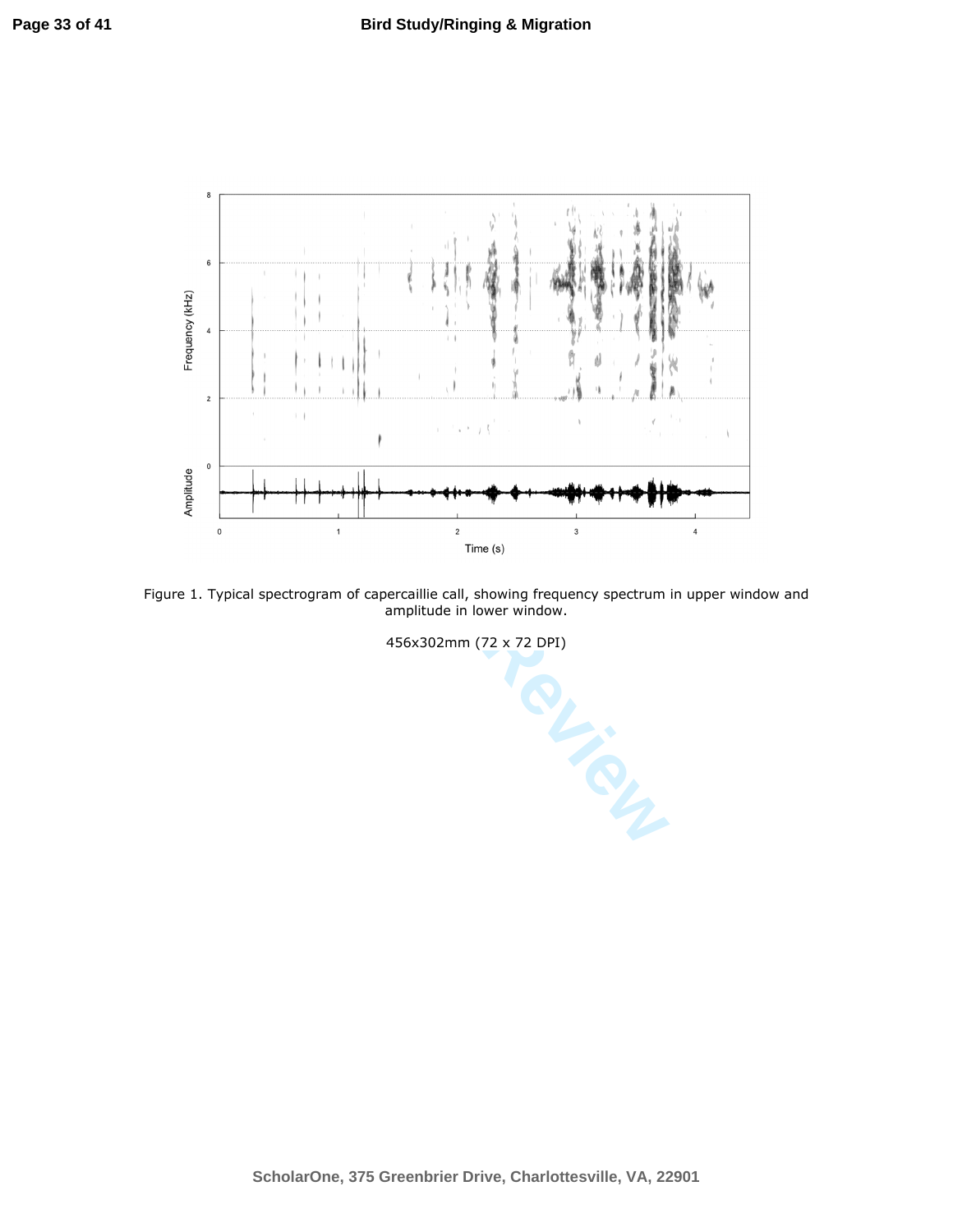

Figure 2. Box plot of mean frequency of capercaillie phrase segments at each recorder location. The centreline of each box indicates the median value for all phrase segments at each recorder location. Boxes represent the data between lower and upper quartiles, and the whiskers extend to the most extreme data point which is no more than 1.5 times the interquartile range. Outliers in each population are represented by dots. Box plot width indicates relative sample size.

315x191mm (72 x 72 DPI)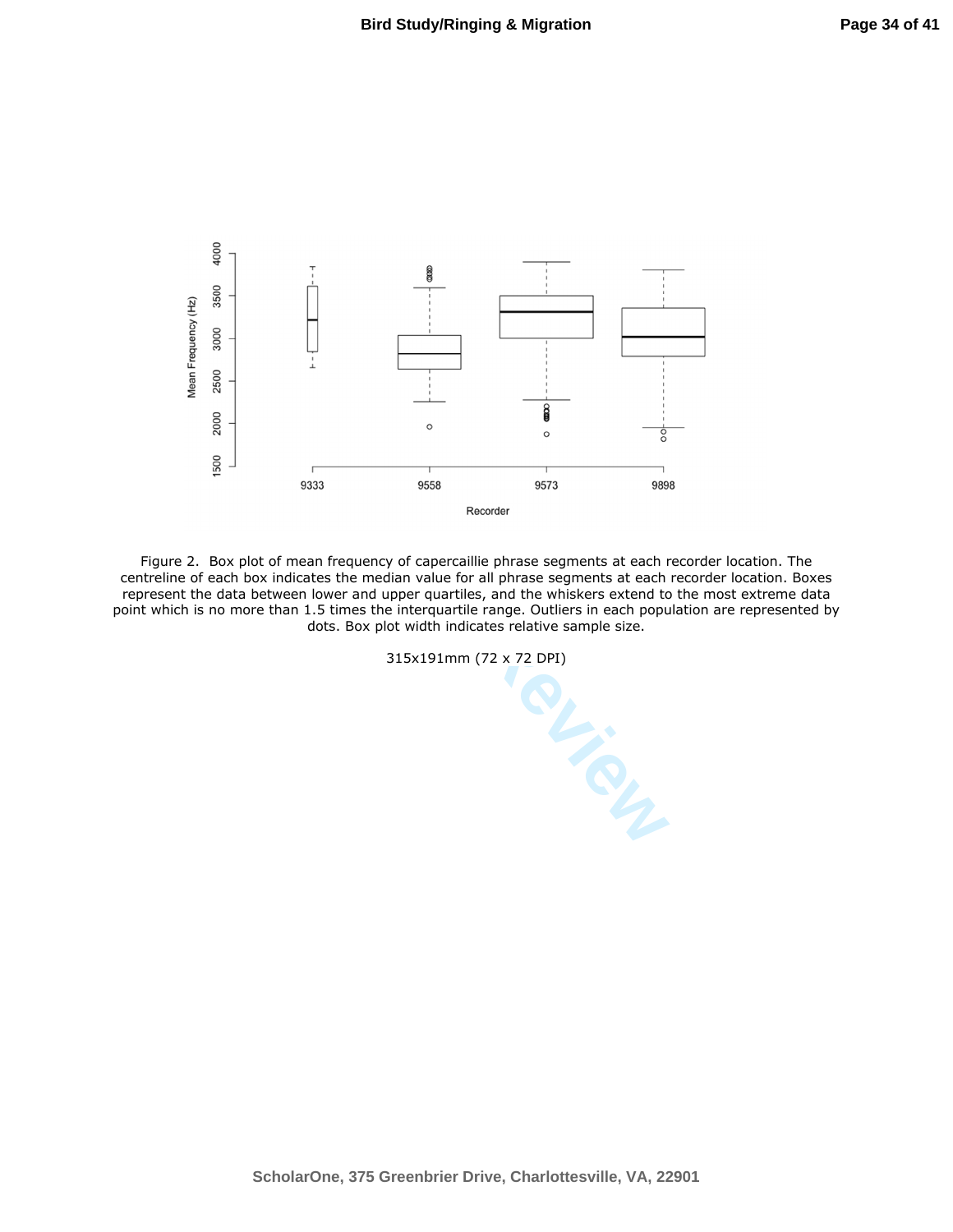

Figure 3. Total number of capercaillie phrase segments recorded per day, across all detectors.

318x193mm (72 x 72 DPI)

23 24 25 26 27 28 29 30 1 2 3 4<br>
Survey Date (April-May)<br>
number of capercaillie phrase segments recorded per day, acro:<br>  $318 \times 193 \text{mm}$  (72 x 72 DPI)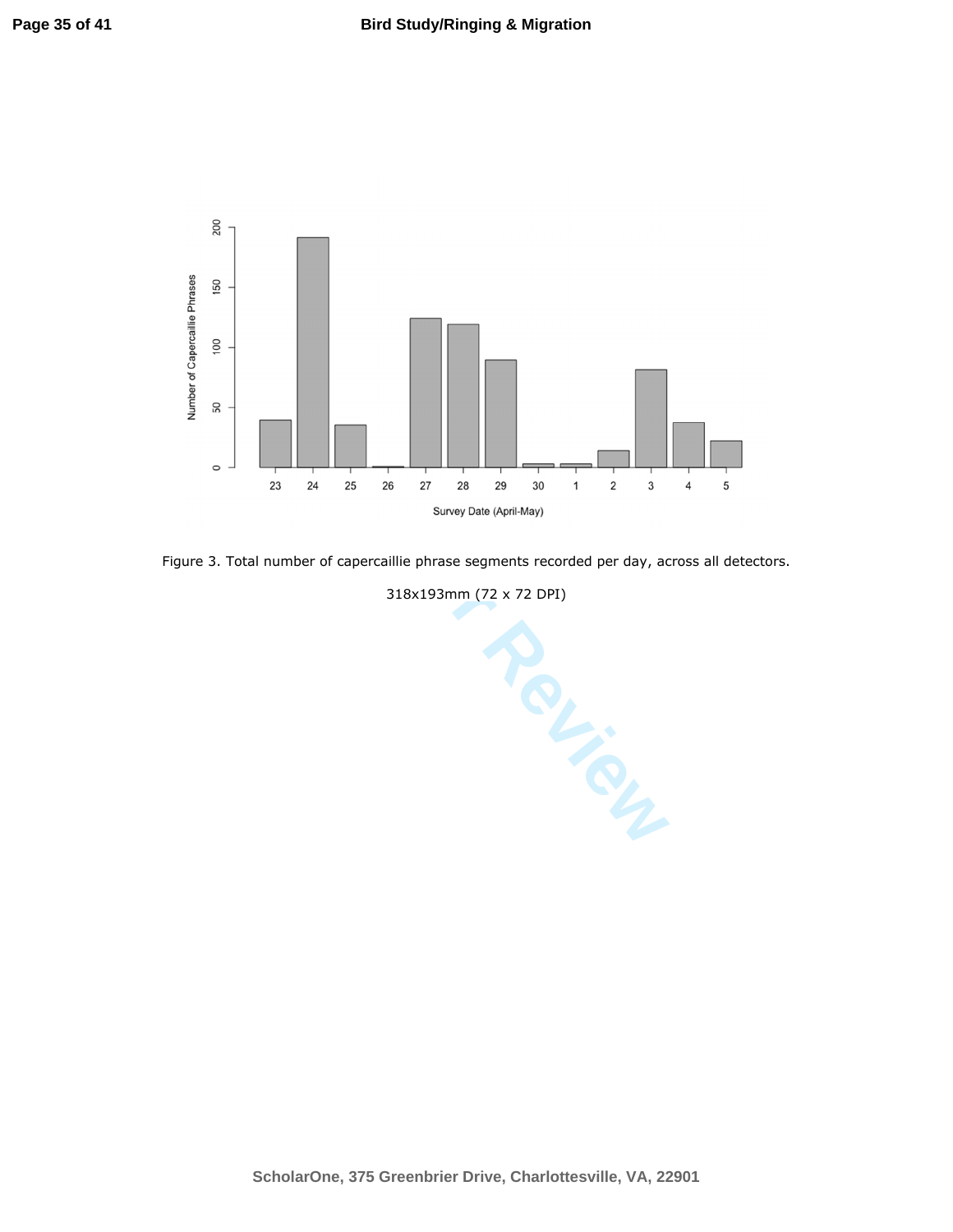

Four of the same of the same of the same of the segments are segments at each recorder location, in relation to the median time for all caperatilie phrase segments<br>innutes before surise. The kernel density of capercal time Figure 4. Capercaillie vocalizations in relation to sunrise time. Box plots indicate median times, quartiles and ranges for capercaillie phrase segments at each recorder location, in relation to sunrise. Box plot width indicates relative sample size. The median time for all capercaillie phrase segments recorded is indicated by the dotted vertical line at 36 minutes before sunrise. The kernel density of capercaillie phrase segments over time is shown by the solid line.

336x204mm (72 x 72 DPI)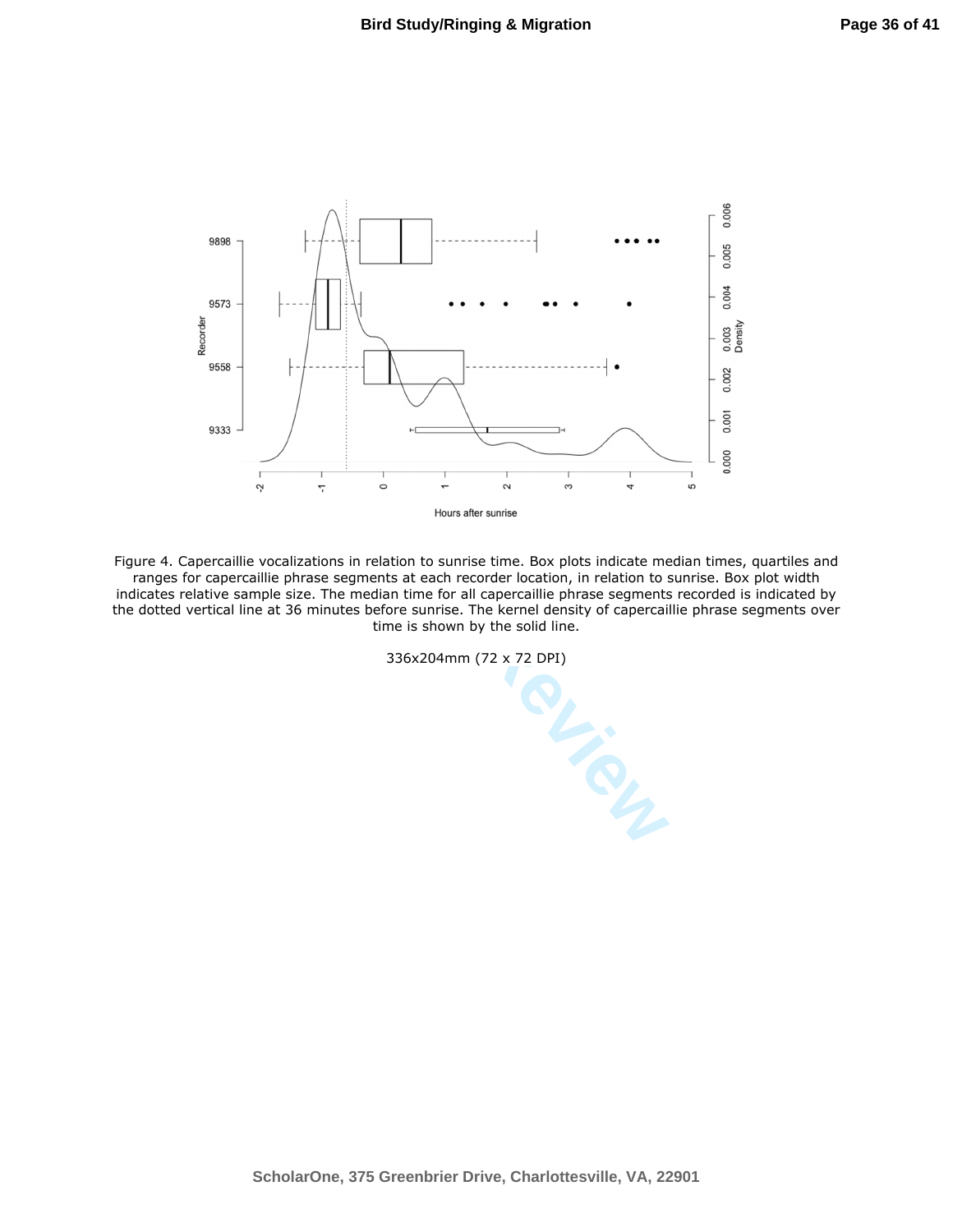

Figure 5. Timing of vocalizations in relation to date, for all recorder locations combined. The size of circles indicates the number of phrase segments recorded within each 10 minute recording period.

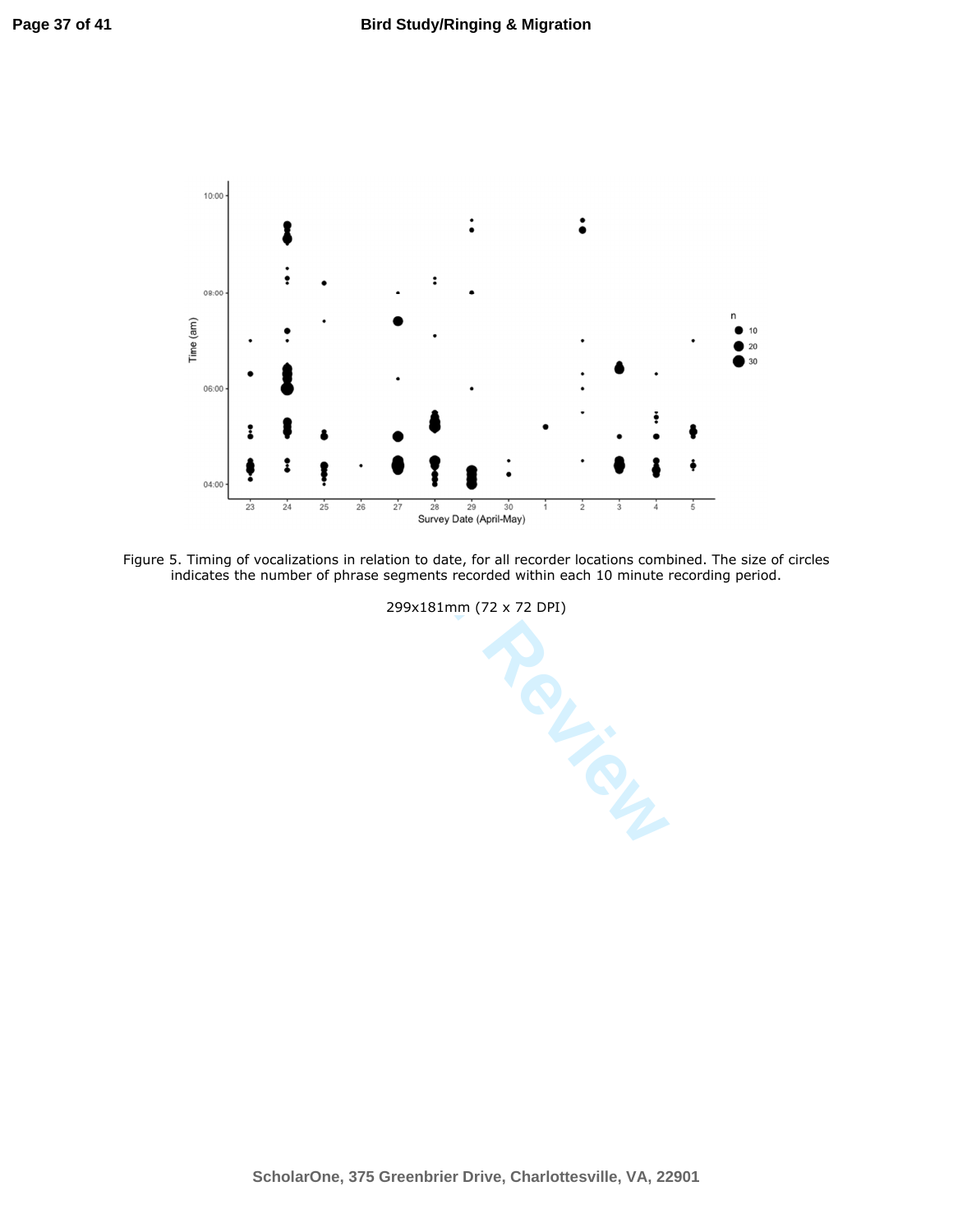



304x214mm (72 x 72 DPI)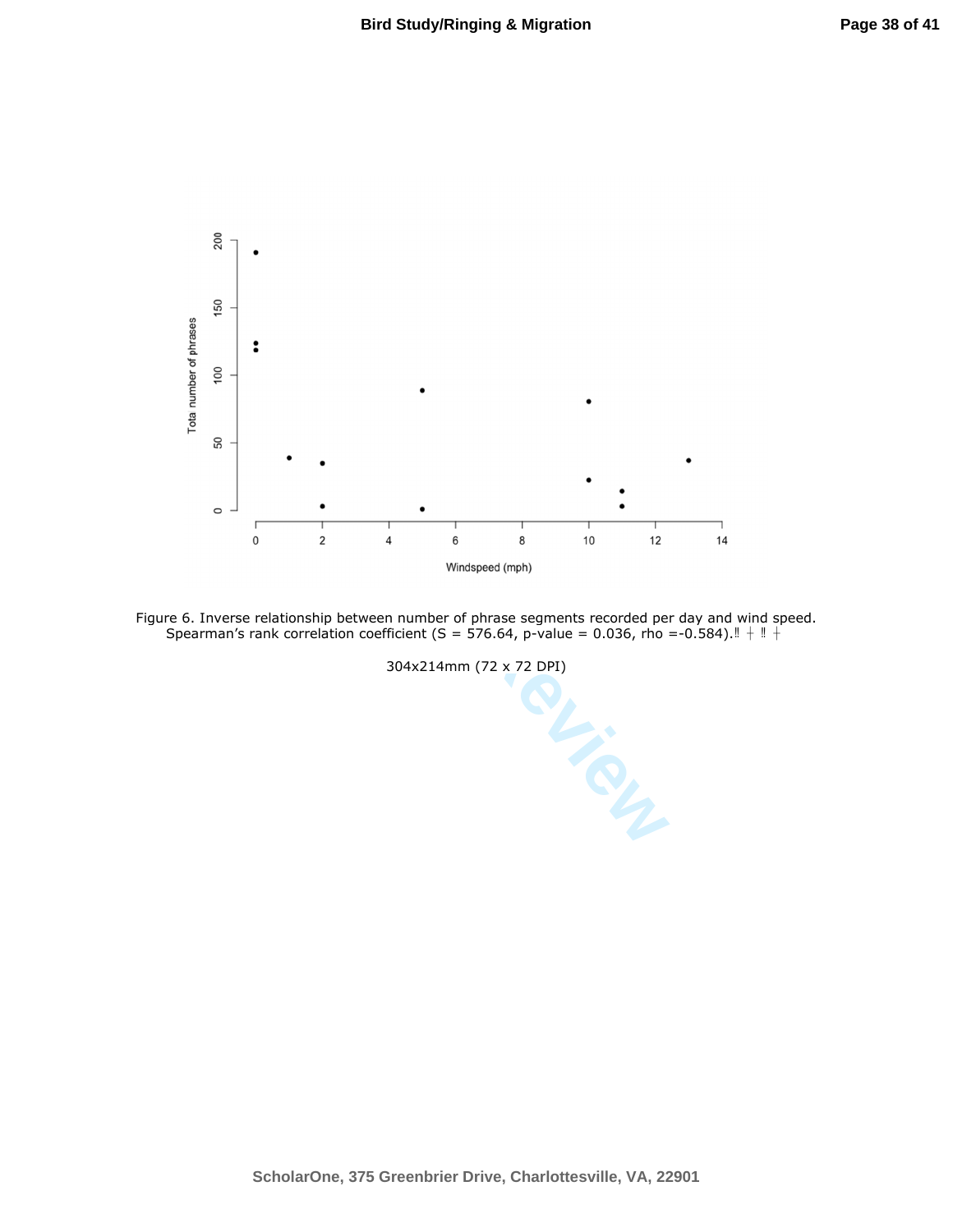Table 1. The error matrix produced from: (a) the clustering process which produced the classifier from the single-day training dataset, and (b) applying this classifier to the 13 day analysis dataset. False negatives are where the species was present but not detected by the software (read along the rows less the diagonal cell). False positives are where the software identified the species to be present when it was not (read down the columns less the diagonal cell).

|                |                    | Software classifier |       |              |                    |
|----------------|--------------------|---------------------|-------|--------------|--------------------|
|                |                    | Capercaillie        | Other | <b>TOTAL</b> | False negative (%) |
| Manual         | Capercaillie       | 52                  | 206   | 258          | 79.8               |
| identification | Other              | 28                  | 5,115 | 5.143        | 0.58               |
|                | TOTAL              | 80                  | 5,321 | 5.401        |                    |
|                | False positive (%) | 35.0                | 3.87  |              |                    |

#### (b) Analysis dataset

| (a) Training dataset     |                    |                     |                      |              |                    |
|--------------------------|--------------------|---------------------|----------------------|--------------|--------------------|
|                          |                    |                     |                      |              |                    |
|                          |                    | Software classifier |                      |              |                    |
|                          |                    | Capercaillie        | Other                | <b>TOTAL</b> | False negative (%) |
| Manual                   | Capercaillie       | 52                  | 206                  | 258          | 79.8               |
| identification           | Other              | 28                  | 5,115                | 5,143        | 0.58               |
|                          | <b>TOTAL</b>       | 80                  | 5,321                | 5,401        |                    |
|                          | False positive (%) | 35.0                | 3.87                 |              |                    |
| (b) Analysis dataset     |                    | Software classifier |                      |              |                    |
|                          |                    | Capercaillie        | Other                | <b>TOTAL</b> | False negative (%) |
| Manual<br>identification | Capercaillie       | 758                 | 1,399<br>(estimate)  | 2,157        | 64.9               |
|                          | Other              | 149                 | 11,320<br>(estimate) | 11,469       | 1.3                |
|                          | <b>TOTAL</b>       | 907                 | 12,719               | 13,626       |                    |
|                          | False positive (%) | 16.4                | 11.0                 |              |                    |
|                          |                    |                     |                      |              |                    |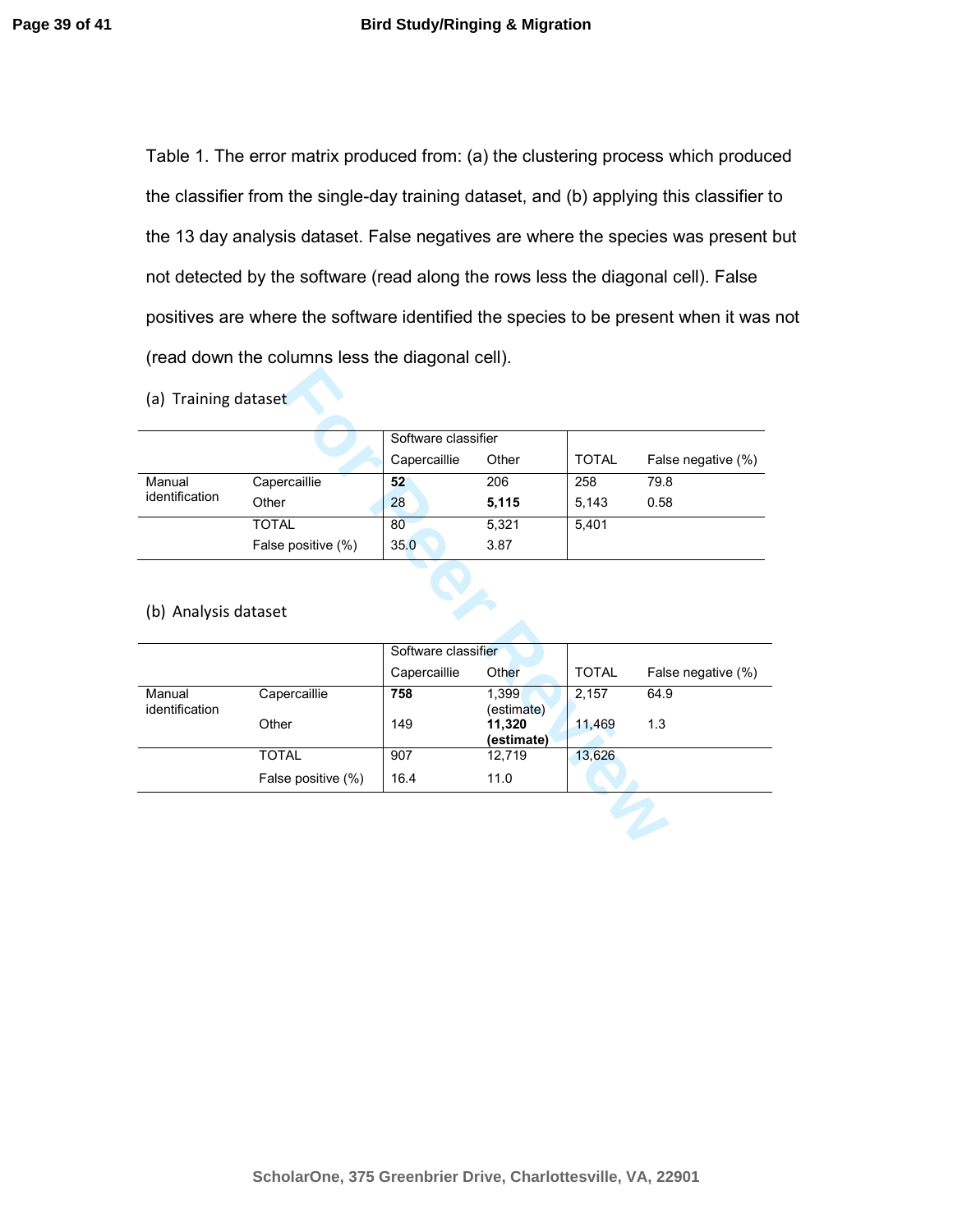Table 2. Total numbers of phrase segments at each recorder location.

| Recorder            |                              | 9333        | 9898          | 9558         | 9573          |
|---------------------|------------------------------|-------------|---------------|--------------|---------------|
| Lek site            |                              | A           | A             | B            | С             |
| Lek count (males)   |                              | 3           | 3             | 7            | 5             |
| All phrase segments | Microphone 1/2<br>Left/Right | 449/75      | 1445/743      | 186/1750     | 5599/3379     |
|                     | Total                        | 524         | 2188          | 1936         | 8978          |
| Capercaillie phrase | Microphone 1/2<br>Left/Right | 4/0         | 206/59        | 0/152        | 272/65        |
| segments            | Total<br>(% of all phrases)  | 4(0.76%)    | 265 (12.11%)  | 152 (7.85%)  | 337 (3.75%)   |
|                     | Mean(range)/day              | $0.31(0-2)$ | 20.38 (0-146) | 11.69 (0-40) | 25.92 (0-101) |

Microphone 1/2 4/0 206/59 0/152 272/65<br> **For Peer Review 1/2**<br>
(% of all phrases) 4 (0.76%) 265 (12.11%) 152 (7.85%) 337 (3.1<br>
Mean(range)/day 0.31(0-2) 20.38 (0-146) 11.69 (0-40) 25.92 (1<br> **Contact All phrases)**